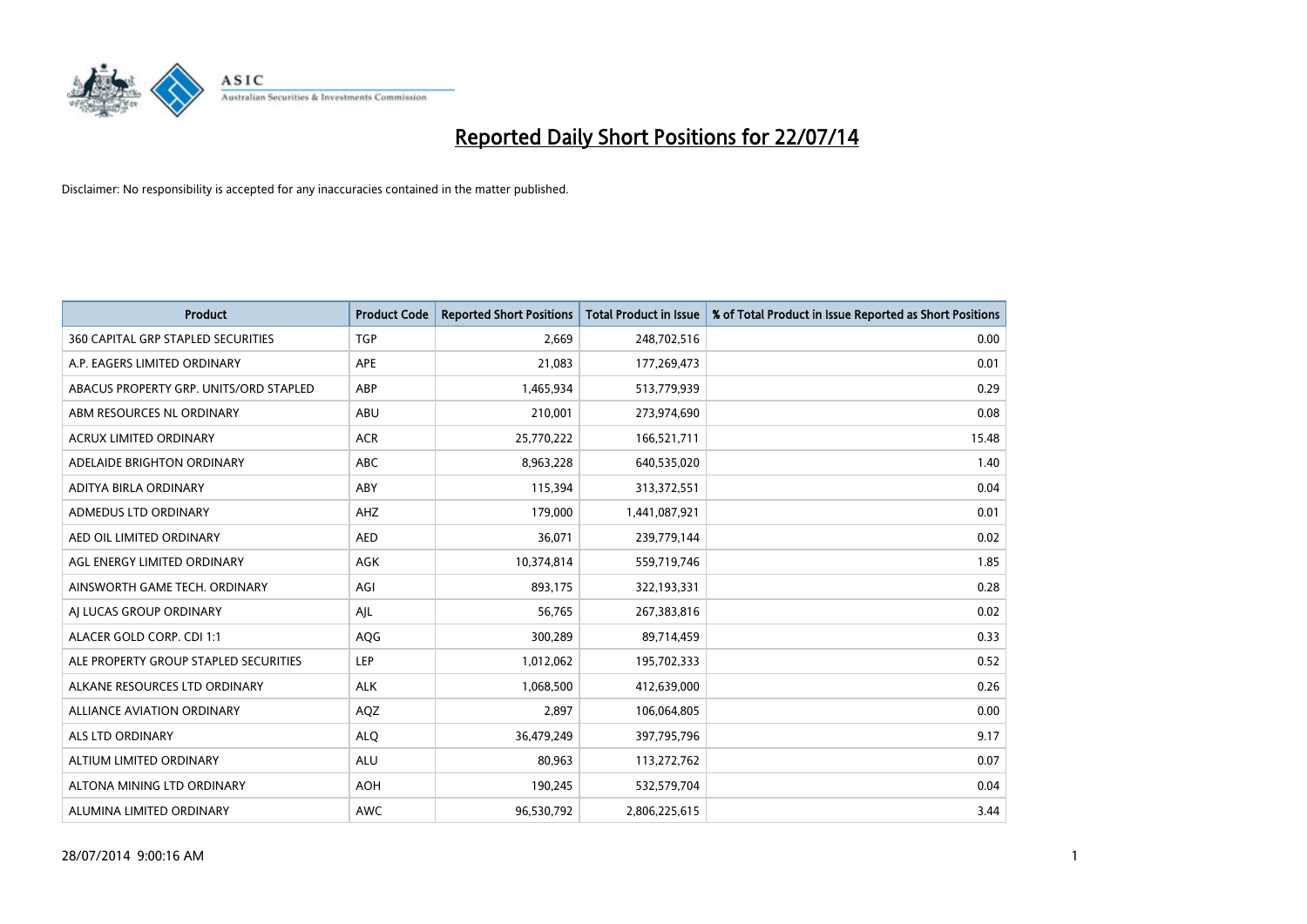

| <b>Product</b>                          | <b>Product Code</b> | <b>Reported Short Positions</b> | <b>Total Product in Issue</b> | % of Total Product in Issue Reported as Short Positions |
|-----------------------------------------|---------------------|---------------------------------|-------------------------------|---------------------------------------------------------|
| AMALGAMATED HOLDINGS ORDINARY           | AHD                 | 135,819                         | 157,864,530                   | 0.09                                                    |
| AMCOM TELECOMM. ORDINARY                | AMM                 | 2,435,170                       | 264,835,089                   | 0.92                                                    |
| AMCOR LIMITED ORDINARY                  | AMC                 | 5,422,393                       | 1,206,684,923                 | 0.45                                                    |
| AMP CAPITAL CHINA ORDINARY UNITS        | AGF                 | 10,984,000                      | 374,593,484                   | 2.93                                                    |
| AMP LIMITED ORDINARY                    | AMP                 | 28,347,032                      | 2,957,737,964                 | 0.96                                                    |
| ANSELL LIMITED ORDINARY                 | <b>ANN</b>          | 6,254,574                       | 152,937,881                   | 4.09                                                    |
| ANTARES ENERGY LTD ORDINARY             | AZZ                 | 275,006                         | 255,000,000                   | 0.11                                                    |
| ANZ BANKING GRP LTD ORDINARY            | ANZ                 | 8,053,638                       | 2,756,583,456                 | 0.29                                                    |
| APA GROUP STAPLED SECURITIES            | <b>APA</b>          | 15,563,133                      | 835,750,807                   | 1.86                                                    |
| APN NEWS & MEDIA ORDINARY               | <b>APN</b>          | 1,852,039                       | 1,029,041,356                 | 0.18                                                    |
| AQUARIUS PLATINUM. ORDINARY             | AQP                 | 1,173,340                       | 1,464,310,359                 | 0.08                                                    |
| AOUILA RESOURCES ORDINARY               | <b>AQA</b>          | 490,674                         | 411,804,442                   | 0.12                                                    |
| ARB CORPORATION ORDINARY                | ARP                 | 1,570,367                       | 72,493,302                    | 2.17                                                    |
| ARDENT LEISURE GROUP STAPLED SECURITIES | AAD                 | 4,633,306                       | 405,055,708                   | 1.14                                                    |
| ARISTOCRAT LEISURE ORDINARY             | ALL                 | 1,802,495                       | 622,710,823                   | 0.29                                                    |
| ARRIUM LTD ORDINARY                     | ARI                 | 35,541,188                      | 1,366,183,142                 | 2.60                                                    |
| ASALEO CARE LIMITED ORDINARY            | AHY                 | 3,500,000                       | 603,059,070                   | 0.58                                                    |
| ASCIANO LIMITED ORDINARY                | <b>AIO</b>          | 11,995,415                      | 975,385,664                   | 1.23                                                    |
| ASG GROUP LIMITED ORDINARY              | <b>ASZ</b>          | 552,724                         | 206,720,839                   | 0.27                                                    |
| ASPEN GROUP ORD/UNITS STAPLED           | <b>APZ</b>          | 49,580                          | 119,948,774                   | 0.04                                                    |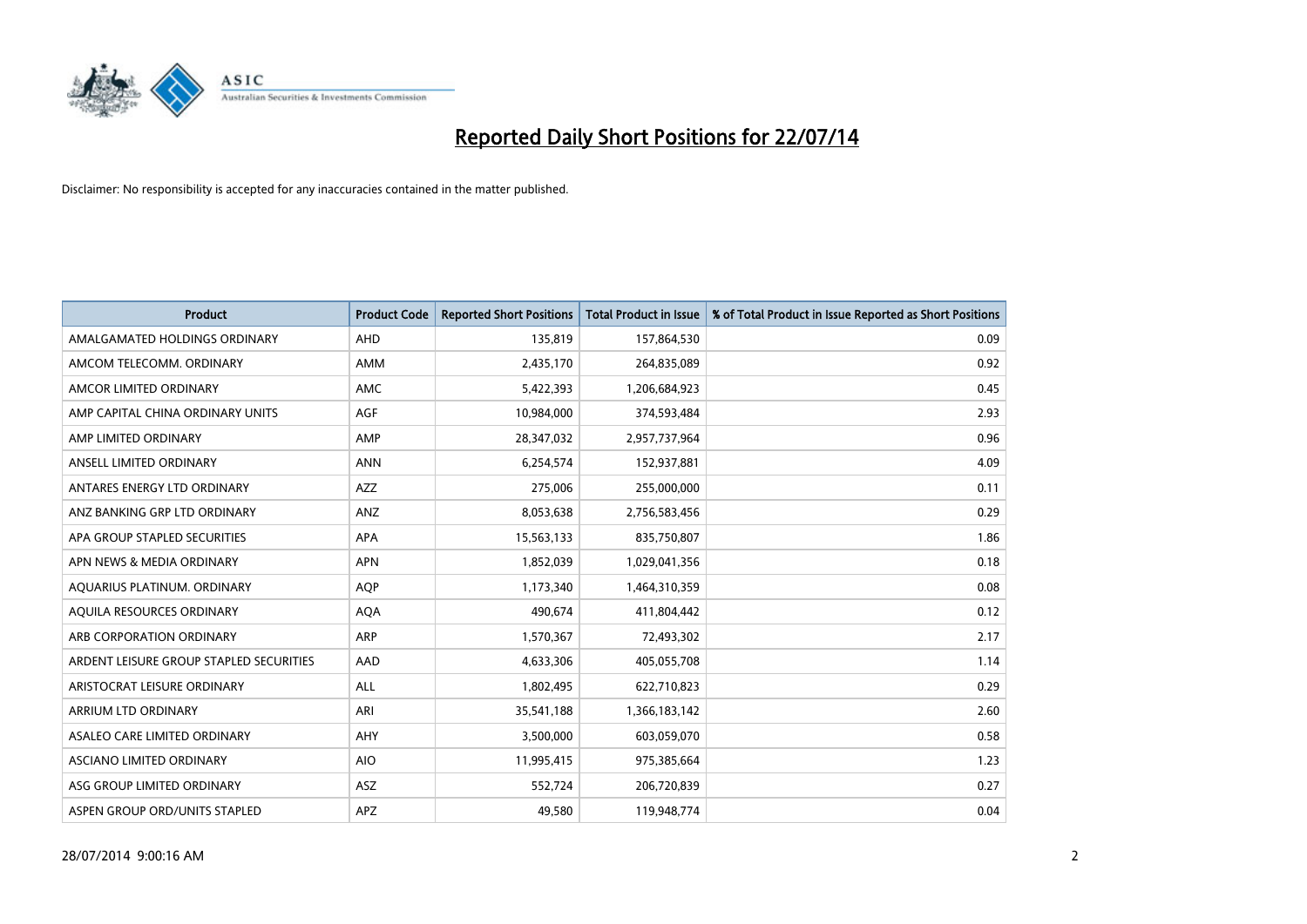

| <b>Product</b>                            | <b>Product Code</b> | <b>Reported Short Positions</b> | <b>Total Product in Issue</b> | % of Total Product in Issue Reported as Short Positions |
|-------------------------------------------|---------------------|---------------------------------|-------------------------------|---------------------------------------------------------|
| ASTRO JAP PROP GROUP STAPLED US PROHIBIT. | AJA                 | 21,274                          | 67,211,752                    | 0.03                                                    |
| ASX LIMITED ORDINARY                      | ASX                 | 5,092,116                       | 193,595,162                   | 2.63                                                    |
| ATLAS IRON LIMITED ORDINARY               | AGO                 | 127,443,863                     | 915,496,158                   | 13.92                                                   |
| ATRUM COAL NL ORDINARY                    | ATU                 | 190,039                         | 76,305,842                    | 0.25                                                    |
| AURIZON HOLDINGS LTD ORDINARY             | AZJ                 | 4,847,990                       | 2,137,284,503                 | 0.23                                                    |
| <b>AURORA OIL &amp; GAS ORDINARY</b>      | <b>AUT</b>          | 15,477                          | 448,785,778                   | 0.00                                                    |
| AUSDRILL LIMITED ORDINARY                 | ASL                 | 22,388,412                      | 312,277,224                   | 7.17                                                    |
| AUSENCO LIMITED ORDINARY                  | AAX                 | 2,606,865                       | 168,449,799                   | 1.55                                                    |
| AUSTAL LIMITED ORDINARY                   | ASB                 | 158,529                         | 346,379,377                   | 0.05                                                    |
| AUSTBROKERS HOLDINGS ORDINARY             | <b>AUB</b>          | 379,084                         | 59,955,596                    | 0.63                                                    |
| AUSTIN ENGINEERING ORDINARY               | ANG                 | 1,383,522                       | 84,274,004                    | 1.64                                                    |
| AUSTRALAND PROPERTY STAPLED SECURITY      | <b>ALZ</b>          | 51,631                          | 578,984,528                   | 0.01                                                    |
| AUSTRALIAN AGRICULT. ORDINARY             | AAC                 | 3,454,312                       | 532,474,721                   | 0.65                                                    |
| AUSTRALIAN FOUNDAT, ORDINARY              | AFI                 | 1,424                           | 1,049,055,166                 | 0.00                                                    |
| AUSTRALIAN INFR LTD ORDINARY              | <b>AIX</b>          | 14,364                          | 620,733,944                   | 0.00                                                    |
| AUSTRALIAN PHARM, ORDINARY                | API                 | 10,805,804                      | 488,115,883                   | 2.21                                                    |
| AUTOMOTIVE HOLDINGS ORDINARY              | AHE                 | 447,720                         | 306,437,941                   | 0.15                                                    |
| AVANCO RESOURCES LTD ORDINARY             | AVB                 | 89,724                          | 1,661,675,855                 | 0.01                                                    |
| AVEO GROUP STAPLED SECURITIES             | AOG                 | 11,070,918                      | 500,111,460                   | 2.21                                                    |
| AWE LIMITED ORDINARY                      | <b>AWE</b>          | 1,453,418                       | 522,696,385                   | 0.28                                                    |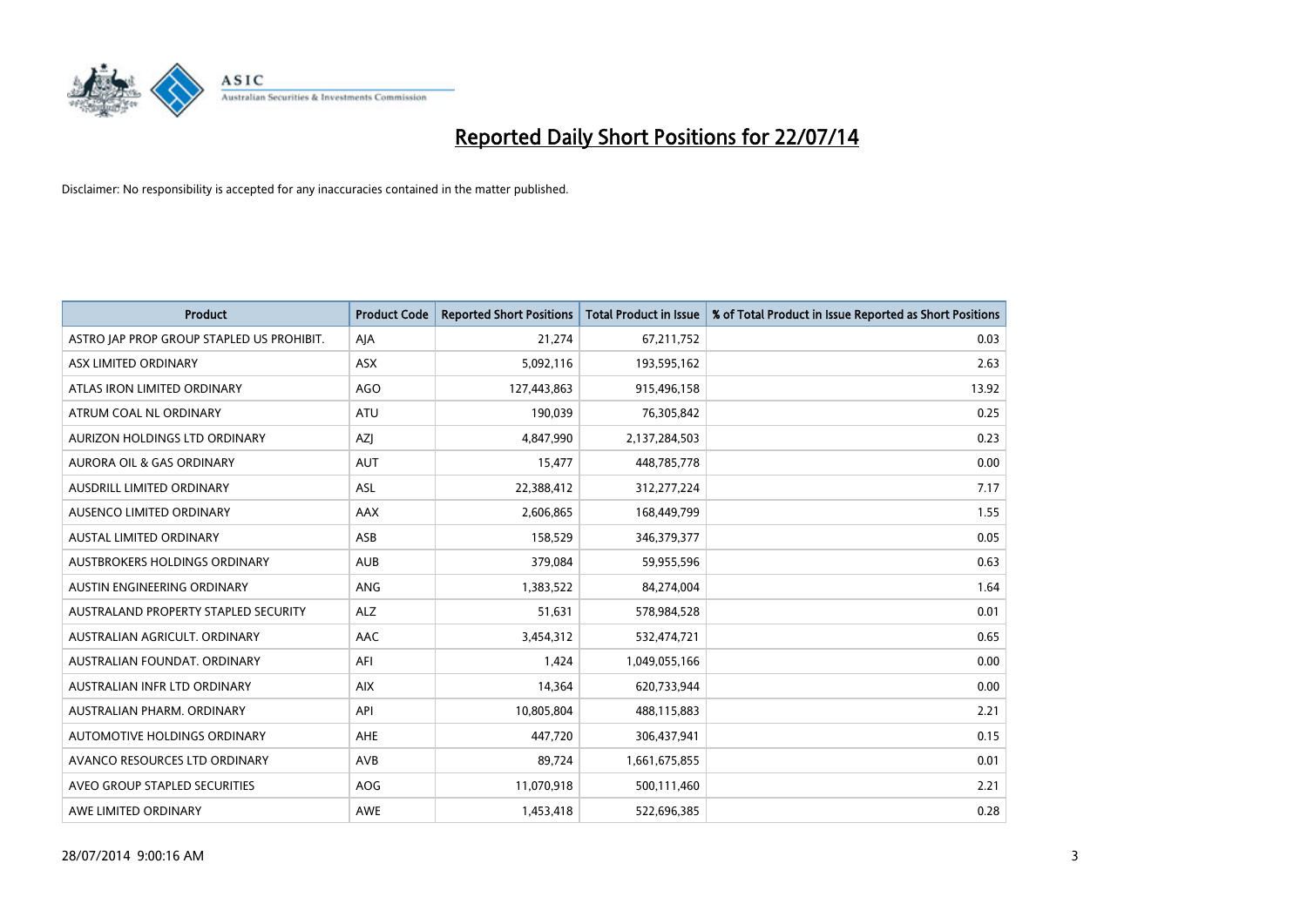

| Product                              | <b>Product Code</b> | <b>Reported Short Positions</b> | <b>Total Product in Issue</b> | % of Total Product in Issue Reported as Short Positions |
|--------------------------------------|---------------------|---------------------------------|-------------------------------|---------------------------------------------------------|
| <b>AZONTO PET LTD ORDINARY</b>       | <b>APY</b>          | $\mathbf{1}$                    | 1,158,625,100                 | 0.00                                                    |
| AZUMAH RESOURCES ORDINARY            | <b>AZM</b>          | 1                               | 358,316,919                   | 0.00                                                    |
| BANDANNA ENERGY ORDINARY             | <b>BND</b>          | 24,135,792                      | 528,481,199                   | 4.57                                                    |
| BANK OF QUEENSLAND. ORDINARY         | <b>BOQ</b>          | 2,842,092                       | 362,516,534                   | 0.78                                                    |
| <b>BANNERMAN RESOURCES ORDINARY</b>  | <b>BMN</b>          | 687,484                         | 328,995,150                   | 0.21                                                    |
| <b>BASE RES LIMITED ORDINARY</b>     | <b>BSE</b>          | 5,517,119                       | 561,840,029                   | 0.98                                                    |
| BATHURST RES LTD. ORDINARY           | <b>BRL</b>          | 1,547,449                       | 947,754,948                   | 0.16                                                    |
| BC IRON LIMITED ORDINARY             | <b>BCI</b>          | 3,331,442                       | 124,345,439                   | 2.68                                                    |
| <b>BEACH ENERGY LIMITED ORDINARY</b> | <b>BPT</b>          | 20,250,336                      | 1,292,897,806                 | 1.57                                                    |
| BEADELL RESOURCE LTD ORDINARY        | <b>BDR</b>          | 16,509,775                      | 798,657,280                   | 2.07                                                    |
| BEGA CHEESE LTD ORDINARY             | <b>BGA</b>          | 826,138                         | 152,245,802                   | 0.54                                                    |
| BENDIGO AND ADELAIDE ORDINARY        | <b>BEN</b>          | 11,666,343                      | 447,880,513                   | 2.60                                                    |
| BENITEC BIOPHARMA ORDINARY           | <b>BLT</b>          | 1,350                           | 114,898,793                   | 0.00                                                    |
| BENTHAM IMF LTD ORDINARY             | IMF                 | 3,865,993                       | 165,370,269                   | 2.34                                                    |
| BERKELEY RESOURCES ORDINARY          | <b>BKY</b>          | 246,000                         | 180,361,323                   | 0.14                                                    |
| BETASHARES ASX RES ETF UNITS         | <b>ORE</b>          | 512,000                         | 2,922,150                     | 17.52                                                   |
| <b>BHP BILLITON LIMITED ORDINARY</b> | <b>BHP</b>          | 7,799,160                       | 3,211,691,105                 | 0.24                                                    |
| <b>BIGAIR GROUP LIMITED ORDINARY</b> | <b>BGL</b>          | 52,726                          | 172,872,340                   | 0.03                                                    |
| <b>BILLABONG ORDINARY</b>            | <b>BBG</b>          | 13,529,558                      | 990,370,034                   | 1.37                                                    |
| <b>BLACKMORES LIMITED ORDINARY</b>   | <b>BKL</b>          | 6,877                           | 17,114,947                    | 0.04                                                    |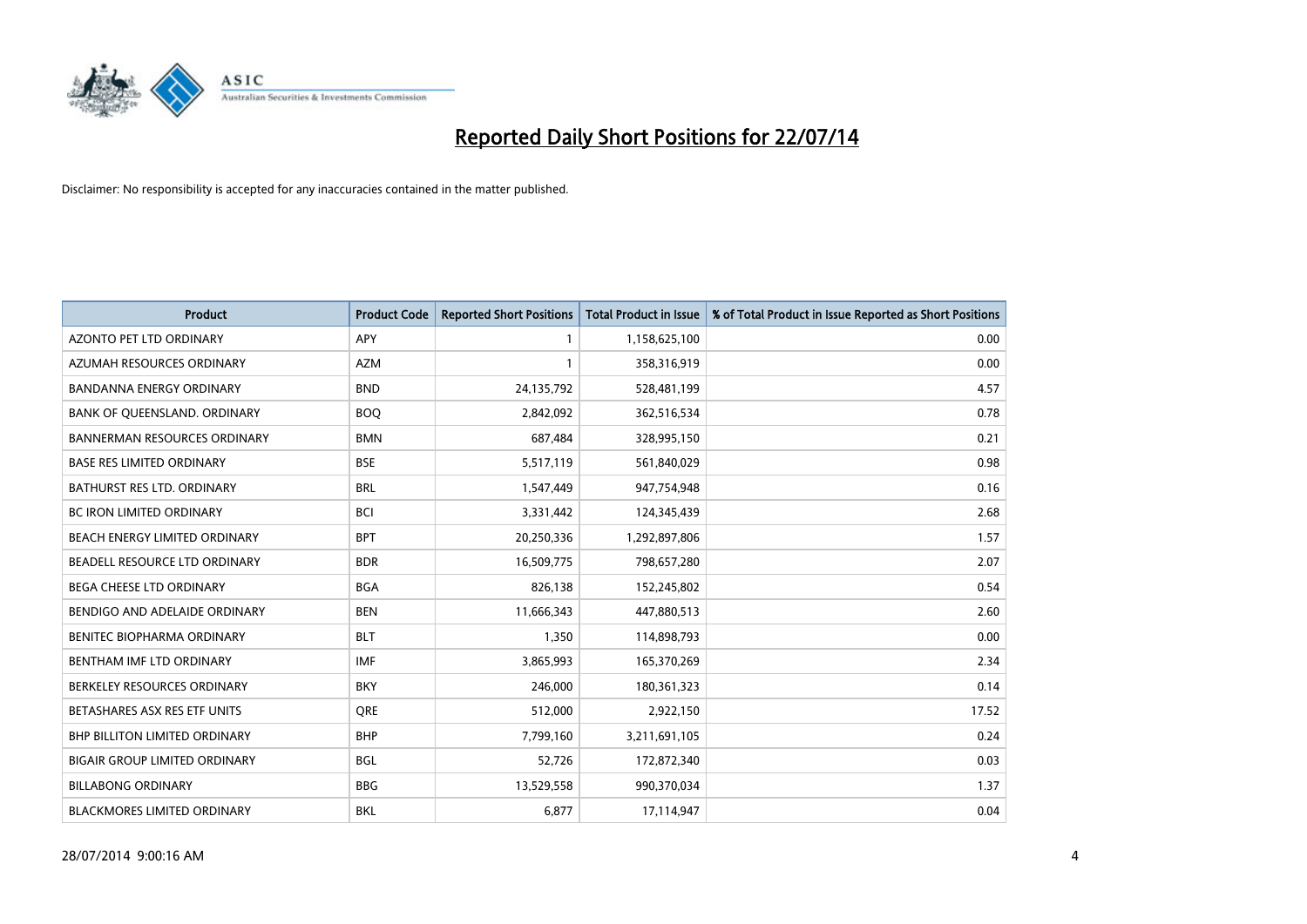

| <b>Product</b>                                | <b>Product Code</b> | <b>Reported Short Positions</b> | <b>Total Product in Issue</b> | % of Total Product in Issue Reported as Short Positions |
|-----------------------------------------------|---------------------|---------------------------------|-------------------------------|---------------------------------------------------------|
| <b>BLACKTHORN RESOURCES ORD US PROHIBITED</b> | <b>BTR</b>          | 4.019                           | 164,285,950                   | 0.00                                                    |
| BLUESCOPE STEEL LTD ORDINARY                  | <b>BSL</b>          | 682,285                         | 558,848,896                   | 0.12                                                    |
| <b>BOART LONGYEAR ORDINARY</b>                | <b>BLY</b>          | 34,903,450                      | 461,163,412                   | 7.57                                                    |
| BORAL LIMITED. ORDINARY                       | <b>BLD</b>          | 18, 157, 758                    | 782,736,249                   | 2.32                                                    |
| <b>BRADKEN LIMITED ORDINARY</b>               | <b>BKN</b>          | 15,669,154                      | 171,027,249                   | 9.16                                                    |
| <b>BRAMBLES LIMITED ORDINARY</b>              | <b>BXB</b>          | 1,889,301                       | 1,563,424,990                 | 0.12                                                    |
| <b>BREVILLE GROUP LTD ORDINARY</b>            | <b>BRG</b>          | 3,019,313                       | 130,095,322                   | 2.32                                                    |
| <b>BRICKWORKS LIMITED ORDINARY</b>            | <b>BKW</b>          | 97,818                          | 148,038,996                   | 0.07                                                    |
| <b>BROCKMAN MINING LTD ORDINARY</b>           | <b>BCK</b>          | 414,026                         | 8,381,982,131                 | 0.00                                                    |
| <b>BURU ENERGY ORDINARY</b>                   | <b>BRU</b>          | 18,760,499                      | 298,505,530                   | 6.28                                                    |
| <b>BWP TRUST ORDINARY UNITS</b>               | <b>BWP</b>          | 9,029,871                       | 634,395,195                   | 1.42                                                    |
| CABCHARGE AUSTRALIA ORDINARY                  | CAB                 | 10,204,990                      | 120,430,683                   | 8.47                                                    |
| CALTEX AUSTRALIA ORDINARY                     | <b>CTX</b>          | 3,612,026                       | 270,000,000                   | 1.34                                                    |
| CAPITOL HEALTH ORDINARY                       | CAJ                 | 306,591                         | 431,180,115                   | 0.07                                                    |
| <b>CARDNO LIMITED ORDINARY</b>                | CDD                 | 7,864,765                       | 163,266,973                   | 4.82                                                    |
| <b>CARINDALE PROPERTY UNIT</b>                | <b>CDP</b>          | 130                             | 70,000,000                    | 0.00                                                    |
| CARNARVON PETROLEUM ORDINARY                  | <b>CVN</b>          | 734                             | 987,176,977                   | 0.00                                                    |
| CARSALES.COM LTD ORDINARY                     | <b>CRZ</b>          | 6,714,673                       | 237,828,965                   | 2.82                                                    |
| <b>CASH CONVERTERS ORDINARY</b>               | CCV                 | 9,270,456                       | 428,886,124                   | 2.16                                                    |
| CEDAR WOODS PROP. ORDINARY                    | <b>CWP</b>          | 166,523                         | 78,336,371                    | 0.21                                                    |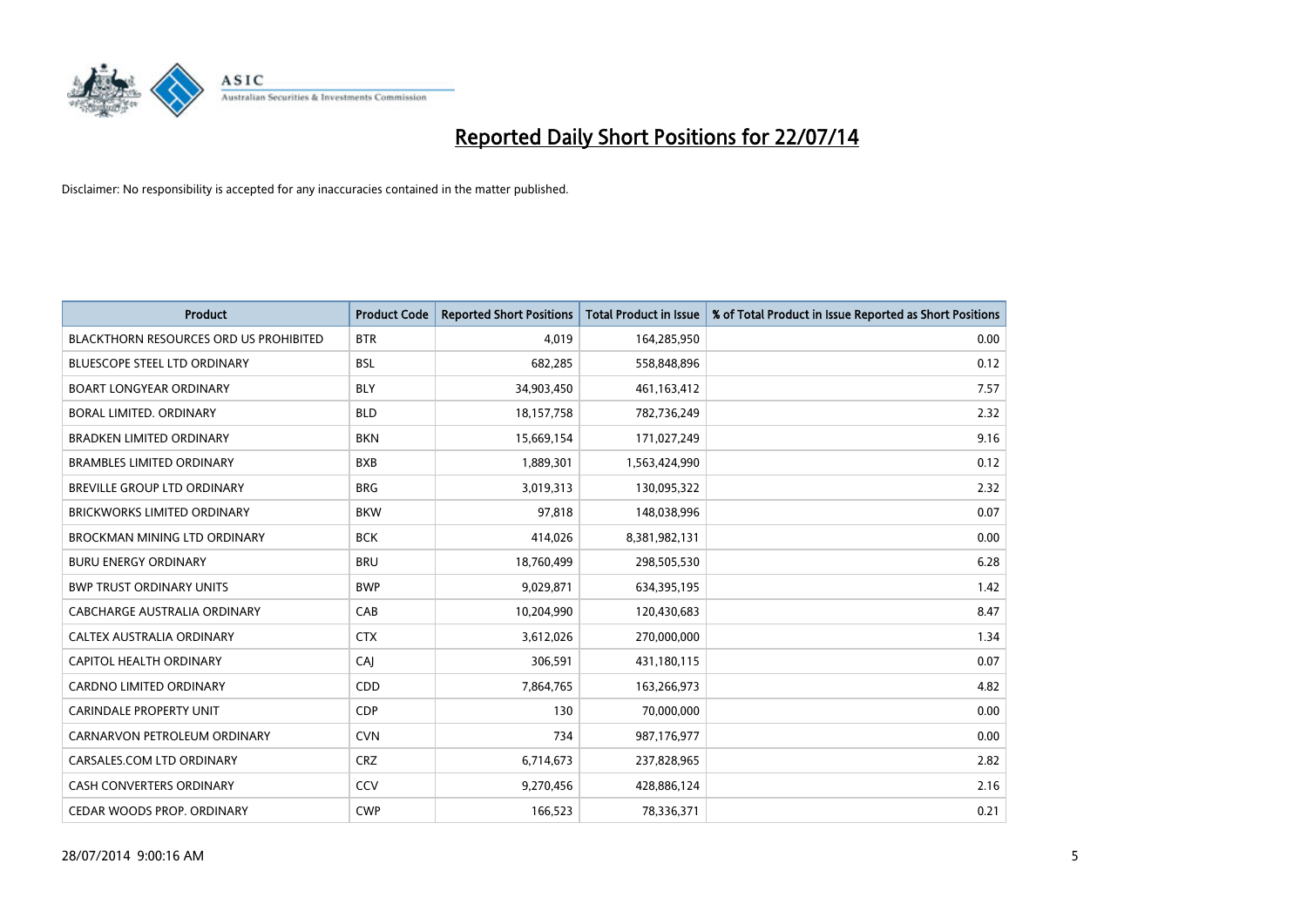

| <b>Product</b>                          | <b>Product Code</b> | <b>Reported Short Positions</b> | <b>Total Product in Issue</b> | % of Total Product in Issue Reported as Short Positions |
|-----------------------------------------|---------------------|---------------------------------|-------------------------------|---------------------------------------------------------|
| CENTRAL PETROLEUM ORDINARY              | <b>CTP</b>          | 1,627,703                       | 348,718,957                   | 0.47                                                    |
| CERAMIC FUEL CELLS ORDINARY             | <b>CFU</b>          | 4,058                           | 2,507,761,565                 | 0.00                                                    |
| CFS RETAIL TRUST GRP STAPLED SECURITIES | <b>CFX</b>          | 63,995,006                      | 3,018,050,810                 | 2.12                                                    |
| <b>CHALLENGER LIMITED ORDINARY</b>      | <b>CGF</b>          | 395,479                         | 530,862,585                   | 0.07                                                    |
| <b>CHANDLER MACLEOD LTD ORDINARY</b>    | <b>CMG</b>          | 44,508                          | 547,985,086                   | 0.01                                                    |
| CHARTER HALL GROUP STAPLED US PROHIBIT. | <b>CHC</b>          | 369,494                         | 347,989,262                   | 0.11                                                    |
| <b>CHARTER HALL RETAIL UNITS</b>        | <b>CQR</b>          | 10,722,059                      | 369,040,750                   | 2.91                                                    |
| <b>CHORUS LIMITED ORDINARY</b>          | <b>CNU</b>          | 127,789                         | 396,369,767                   | 0.03                                                    |
| COAL OF AFRICA LTD ORDINARY             | <b>CZA</b>          | 426                             | 1,048,368,613                 | 0.00                                                    |
| <b>COALSPUR MINES LTD ORDINARY</b>      | <b>CPL</b>          | 2,923,313                       | 641,544,455                   | 0.46                                                    |
| <b>COBAR CONSOLIDATED ORDINARY</b>      | CCU                 | 100,000                         | 329,715,353                   | 0.03                                                    |
| COCA-COLA AMATIL ORDINARY               | <b>CCL</b>          | 9,707,445                       | 763,590,249                   | 1.27                                                    |
| <b>COCHLEAR LIMITED ORDINARY</b>        | <b>COH</b>          | 10,241,948                      | 57,062,020                    | 17.95                                                   |
| <b>COCKATOO COAL ORDINARY</b>           | <b>COK</b>          | 167,987                         | 4,560,196,928                 | 0.00                                                    |
| <b>CODAN LIMITED ORDINARY</b>           | <b>CDA</b>          | 467,144                         | 176,969,924                   | 0.26                                                    |
| <b>COFFEY INTERNATIONAL ORDINARY</b>    | <b>COF</b>          | 7,994                           | 255,833,165                   | 0.00                                                    |
| <b>COKAL LTD ORDINARY</b>               | <b>CKA</b>          | 6,820                           | 471,103,926                   | 0.00                                                    |
| <b>COLLECTION HOUSE ORDINARY</b>        | <b>CLH</b>          | 2,183,664                       | 129,717,785                   | 1.68                                                    |
| <b>COLLINS FOODS LTD ORDINARY</b>       | <b>CKF</b>          | 99,396                          | 93,000,003                    | 0.11                                                    |
| COMMONWEALTH BANK, ORDINARY             | <b>CBA</b>          | 10,925,254                      | 1,621,319,194                 | 0.67                                                    |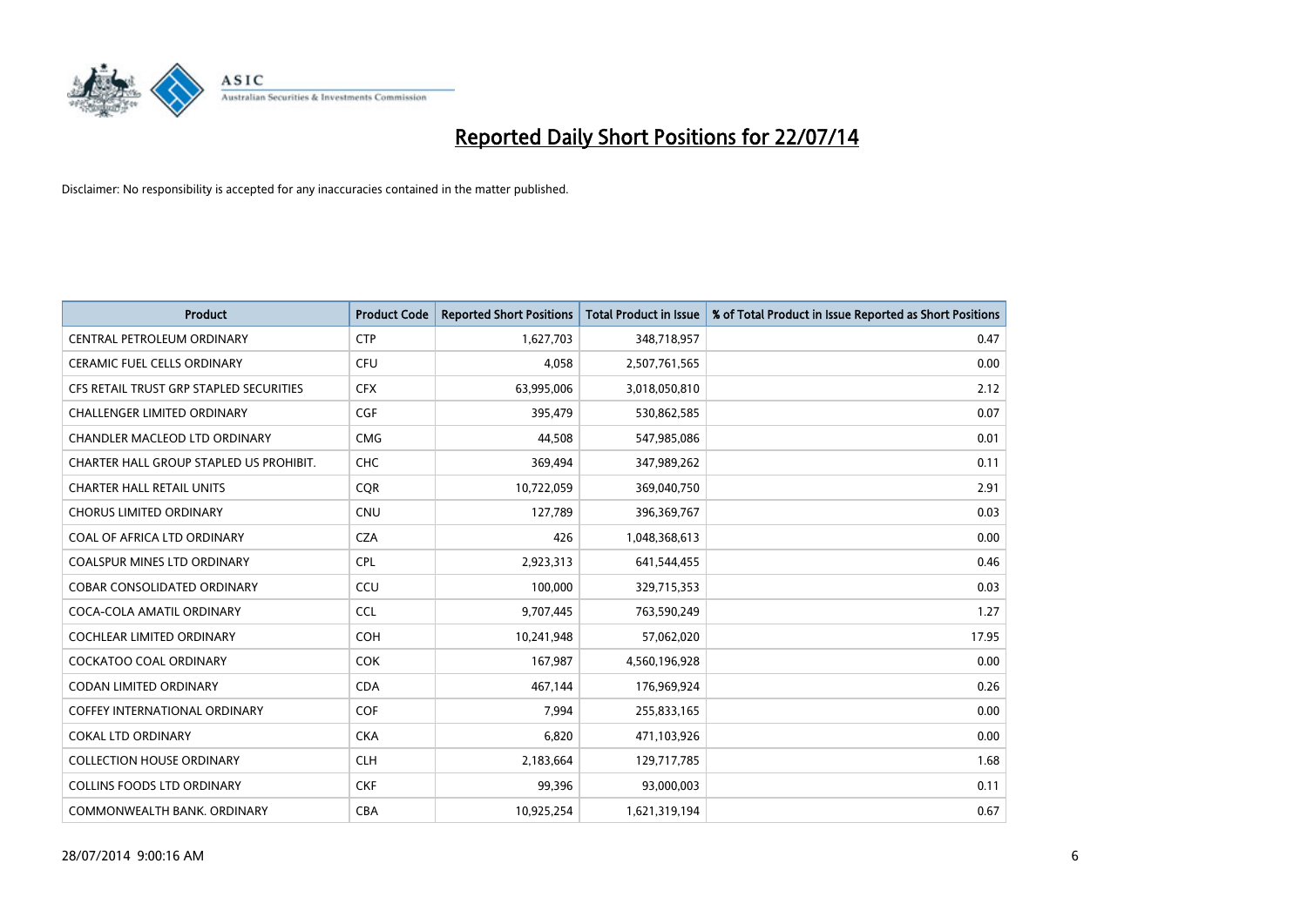

| <b>Product</b>                          | <b>Product Code</b> | <b>Reported Short Positions</b> | <b>Total Product in Issue</b> | % of Total Product in Issue Reported as Short Positions |
|-----------------------------------------|---------------------|---------------------------------|-------------------------------|---------------------------------------------------------|
| <b>COMPASS RESOURCES ORDINARY</b>       | <b>CMR</b>          | 7,472                           | 1,403,744,100                 | 0.00                                                    |
| COMPUTERSHARE LTD ORDINARY              | <b>CPU</b>          | 10,405,887                      | 556,203,079                   | 1.87                                                    |
| COOPER ENERGY LTD ORDINARY              | <b>COE</b>          | 1,671                           | 329,235,509                   | 0.00                                                    |
| CORP TRAVEL LIMITED ORDINARY            | <b>CTD</b>          | 358,914                         | 89,931,376                    | 0.40                                                    |
| <b>COVER-MORE GRP LTD ORDINARY</b>      | <b>CVO</b>          | 6,143,248                       | 317,750,000                   | 1.93                                                    |
| <b>CREDIT CORP GROUP ORDINARY</b>       | <b>CCP</b>          | 173,663                         | 46,131,882                    | 0.38                                                    |
| <b>CROMWELL PROP STAPLED SECURITIES</b> | <b>CMW</b>          | 11,351,802                      | 1,727,280,850                 | 0.66                                                    |
| <b>CROWE HORWATH AUS ORDINARY</b>       | <b>CRH</b>          | 472,156                         | 273,005,429                   | 0.17                                                    |
| <b>CROWN RESORTS LTD ORDINARY</b>       | <b>CWN</b>          | 5,112,675                       | 728,394,185                   | 0.70                                                    |
| <b>CSG LIMITED ORDINARY</b>             | CSV                 | 167,469                         | 278,840,492                   | 0.06                                                    |
| <b>CSL LIMITED ORDINARY</b>             | <b>CSL</b>          | 1,095,566                       | 474,588,196                   | 0.23                                                    |
| <b>CSR LIMITED ORDINARY</b>             | <b>CSR</b>          | 18,834,211                      | 506,000,315                   | 3.72                                                    |
| <b>CUDECO LIMITED ORDINARY</b>          | CDU                 | 8,866,470                       | 235,119,260                   | 3.77                                                    |
| DART ENERGY LTD ORDINARY                | <b>DTE</b>          | 2,650,693                       | 1,108,752,733                 | 0.24                                                    |
| DATA#3 LIMITED ORDINARY                 | <b>DTL</b>          | 256,708                         | 153,974,950                   | 0.17                                                    |
| DAVID JONES LIMITED ORDINARY            | <b>DJS</b>          | 2,550,815                       | 537,137,845                   | 0.47                                                    |
| <b>DECMIL GROUP LIMITED ORDINARY</b>    | <b>DCG</b>          | 2,039,158                       | 168,657,794                   | 1.21                                                    |
| DEEP YELLOW LIMITED ORDINARY            | <b>DYL</b>          | 947                             | 1,619,952,347                 | 0.00                                                    |
| DEXUS PROPERTY GROUP STAPLED UNITS      | <b>DXS</b>          | 33,281,126                      | 5,433,110,810                 | 0.61                                                    |
| DICK SMITH HLDGS ORDINARY               | <b>DSH</b>          | 17,533,353                      | 236,511,364                   | 7.41                                                    |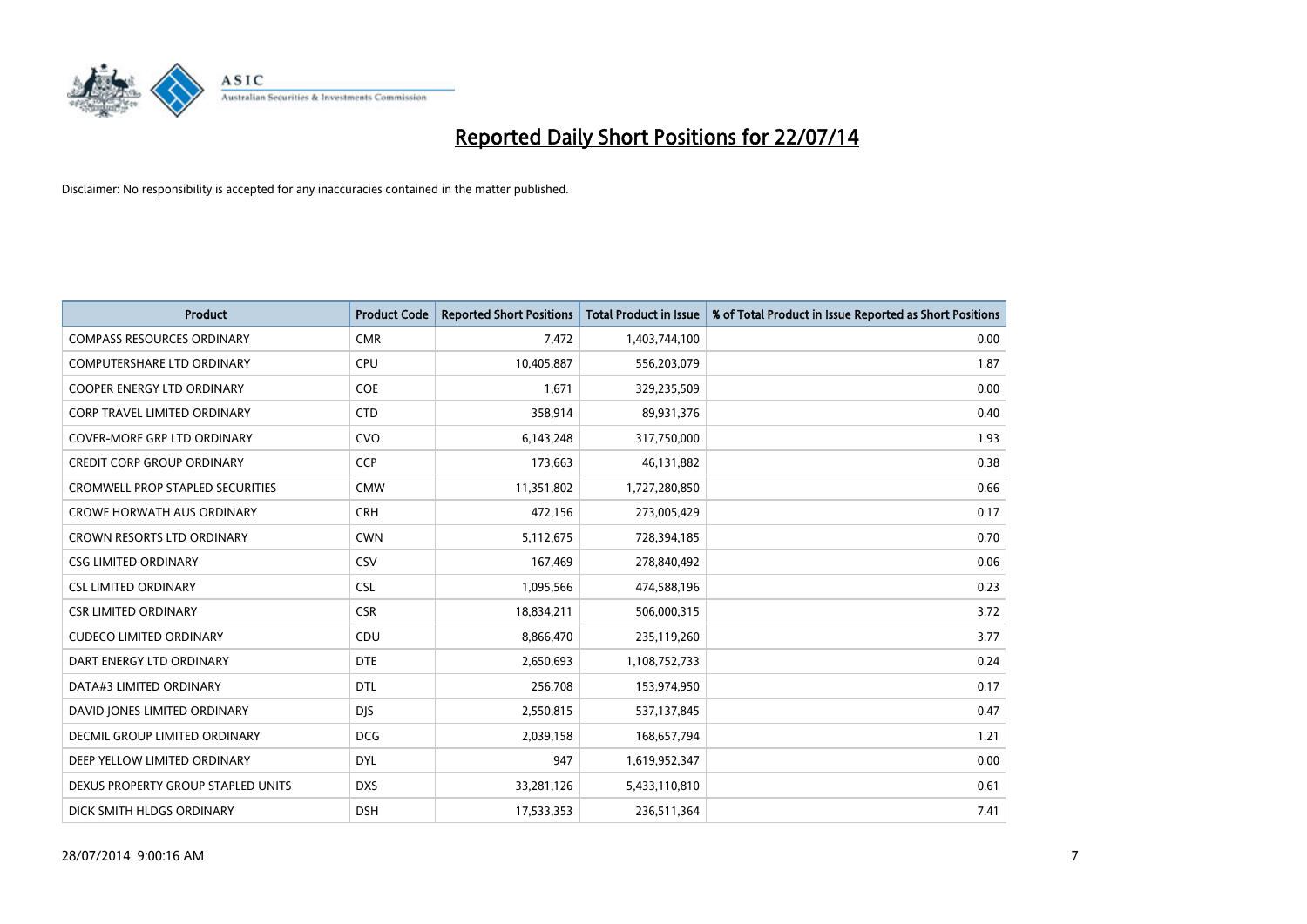

| <b>Product</b>                       | <b>Product Code</b> | <b>Reported Short Positions</b> | <b>Total Product in Issue</b> | % of Total Product in Issue Reported as Short Positions |
|--------------------------------------|---------------------|---------------------------------|-------------------------------|---------------------------------------------------------|
| DISCOVERY METALS LTD ORDINARY        | <b>DML</b>          | 1,268,191                       | 644,039,581                   | 0.20                                                    |
| DOMINO PIZZA ENTERPR ORDINARY        | <b>DMP</b>          | 2,206,417                       | 85,933,273                    | 2.57                                                    |
| DONACO INTERNATIONAL ORDINARY        | <b>DNA</b>          | 2,198,247                       | 460,282,631                   | 0.48                                                    |
| DORAY MINERALS LTD ORDINARY          | <b>DRM</b>          | 76,486                          | 164,551,768                   | 0.05                                                    |
| DOWNER EDI LIMITED ORDINARY          | <b>DOW</b>          | 19,391,638                      | 435,399,975                   | 4.45                                                    |
| DRILLSEARCH ENERGY ORDINARY          | <b>DLS</b>          | 17,977,743                      | 445,898,470                   | 4.03                                                    |
| DUET GROUP STAPLED US PROHIBIT.      | <b>DUE</b>          | 4,736,323                       | 1,317,809,323                 | 0.36                                                    |
| DULUXGROUP LIMITED ORDINARY          | <b>DLX</b>          | 1,215,217                       | 383,503,942                   | 0.32                                                    |
| DWS LTD ORDINARY                     | <b>DWS</b>          | 145,096                         | 132,362,763                   | 0.11                                                    |
| ECHO ENTERTAINMENT ORDINARY          | EGP                 | 8,139,230                       | 825,672,730                   | 0.99                                                    |
| <b>ELDERS LIMITED ORDINARY</b>       | <b>ELD</b>          | 19,111,591                      | 455,013,329                   | 4.20                                                    |
| ELEMENTAL MINERALS ORDINARY          | ELM                 | 120,458                         | 305,063,391                   | 0.04                                                    |
| <b>EMECO HOLDINGS ORDINARY</b>       | EHL                 | 8,670,734                       | 599,675,707                   | 1.45                                                    |
| <b>ENDEAVOUR MIN CORP CDI 1:1</b>    | <b>EVR</b>          | 31,265                          | 55,837,996                    | 0.06                                                    |
| ENERGY RESOURCES ORDINARY 'A'        | <b>ERA</b>          | 10,213,744                      | 517,725,062                   | 1.97                                                    |
| <b>ENERGY WORLD CORPOR, ORDINARY</b> | <b>EWC</b>          | 43,274,595                      | 1,734,166,672                 | 2.50                                                    |
| <b>ENVESTRA LIMITED ORDINARY</b>     | <b>ENV</b>          | 974,094                         | 1,796,808,474                 | 0.05                                                    |
| EQUATORIAL RES LTD ORDINARY          | EQX                 | 174                             | 122,185,353                   | 0.00                                                    |
| EQUITY TRUSTEES ORDINARY             | EQT                 | 19                              | 19,105,788                    | 0.00                                                    |
| ERM POWER LIMITED ORDINARY           | EPW                 | 699,537                         | 239,269,727                   | 0.29                                                    |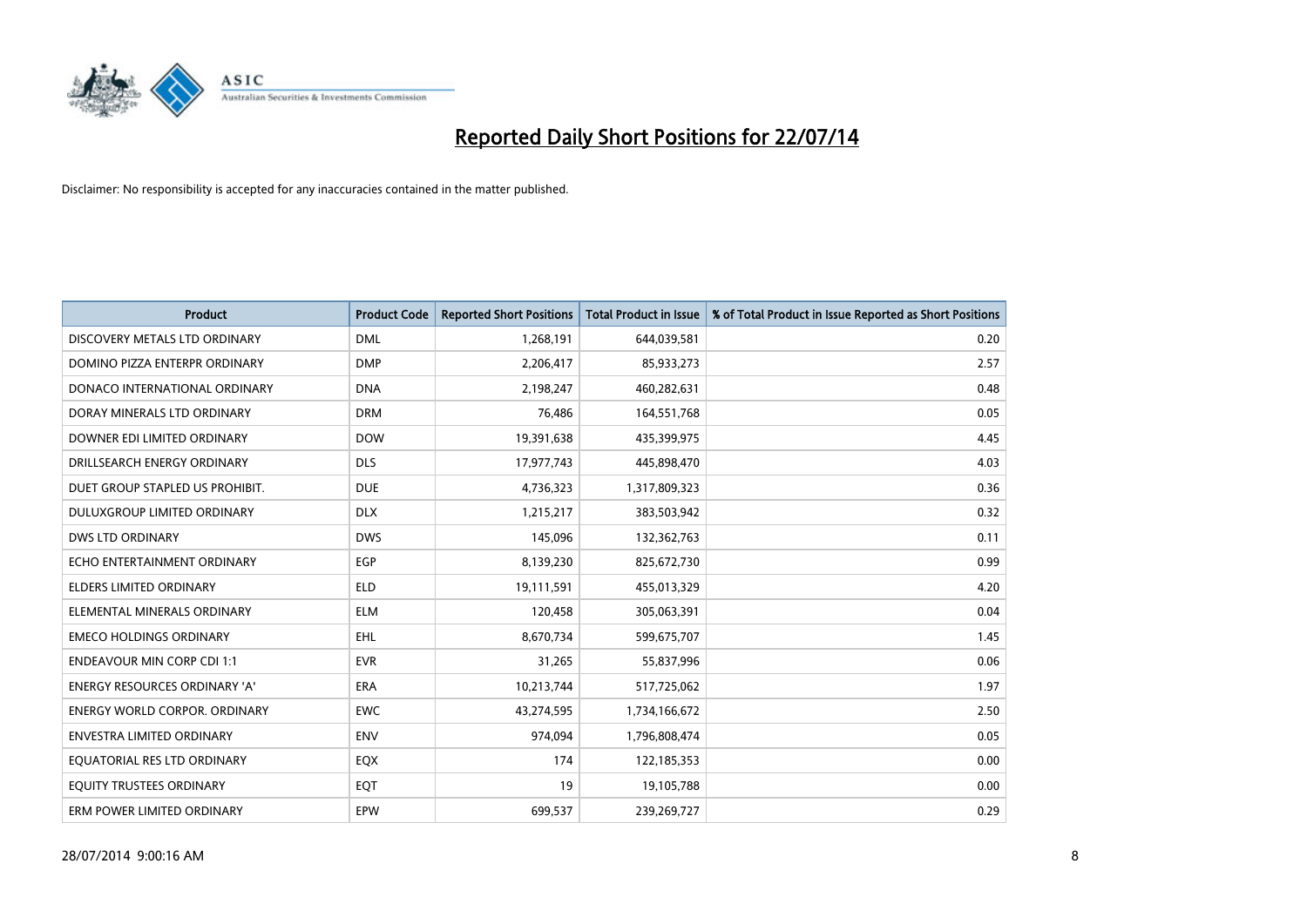

| <b>Product</b>                         | <b>Product Code</b> | <b>Reported Short Positions</b> | <b>Total Product in Issue</b> | % of Total Product in Issue Reported as Short Positions |
|----------------------------------------|---------------------|---------------------------------|-------------------------------|---------------------------------------------------------|
| <b>ESERVGLOBAL LIMITED ORDINARY</b>    | ESV                 | 900                             | 254,045,997                   | 0.00                                                    |
| EVOLUTION MINING LTD ORDINARY          | <b>EVN</b>          | 28,684,002                      | 712,493,836                   | 4.03                                                    |
| FAIRFAX MEDIA LTD ORDINARY             | FXJ                 | 76,630,202                      | 2,351,955,725                 | 3.26                                                    |
| <b>FANTASTIC HOLDINGS ORDINARY</b>     | <b>FAN</b>          | 14,654                          | 103,068,398                   | 0.01                                                    |
| <b>FAR LTD ORDINARY</b>                | <b>FAR</b>          | 4,924,327                       | 2,699,846,742                 | 0.18                                                    |
| FEDERATION CNTRES ORD/UNIT STAPLED SEC | <b>FDC</b>          | 915,098                         | 1,427,641,565                 | 0.06                                                    |
| <b>FINBAR GROUP LIMITED ORDINARY</b>   | <b>FRI</b>          | 65,863                          | 227,018,204                   | 0.03                                                    |
| FISHER & PAYKEL H. ORDINARY            | <b>FPH</b>          | 1,984                           | 555,524,429                   | 0.00                                                    |
| FLEETWOOD CORP ORDINARY                | <b>FWD</b>          | 2,170,548                       | 60,581,211                    | 3.58                                                    |
| FLETCHER BUILDING ORDINARY             | <b>FBU</b>          | 1,436,122                       | 687,854,788                   | 0.21                                                    |
| FLEXIGROUP LIMITED ORDINARY            | <b>FXL</b>          | 6,137,981                       | 304,096,060                   | 2.02                                                    |
| <b>FLIGHT CENTRE TRAVEL ORDINARY</b>   | <b>FLT</b>          | 5,710,528                       | 100,571,642                   | 5.68                                                    |
| FLINDERS MINES LTD ORDINARY            | <b>FMS</b>          | 14,150,000                      | 2,400,995,602                 | 0.59                                                    |
| <b>FOCUS MINERALS LTD ORDINARY</b>     | <b>FML</b>          | 2,491,638                       | 9,137,375,877                 | 0.03                                                    |
| FONTERRA SHARE FUND ORDINARY UNITS     | <b>FSF</b>          | 83                              | 107,608,468                   | 0.00                                                    |
| FORTESCUE METALS GRP ORDINARY          | <b>FMG</b>          | 230,484,481                     | 3,113,798,151                 | 7.40                                                    |
| FREEDOM FOOD LTD ORDINARY              | <b>FNP</b>          | 13,870                          | 150,645,371                   | 0.01                                                    |
| <b>G.U.D. HOLDINGS ORDINARY</b>        | GUD                 | 3,364,571                       | 70,939,492                    | 4.74                                                    |
| <b>G8 EDUCATION LIMITED ORDINARY</b>   | <b>GEM</b>          | 11,698,515                      | 332,073,918                   | 3.52                                                    |
| <b>GALAXY RESOURCES ORDINARY</b>       | GXY                 | 46,556                          | 1,027,077,829                 | 0.00                                                    |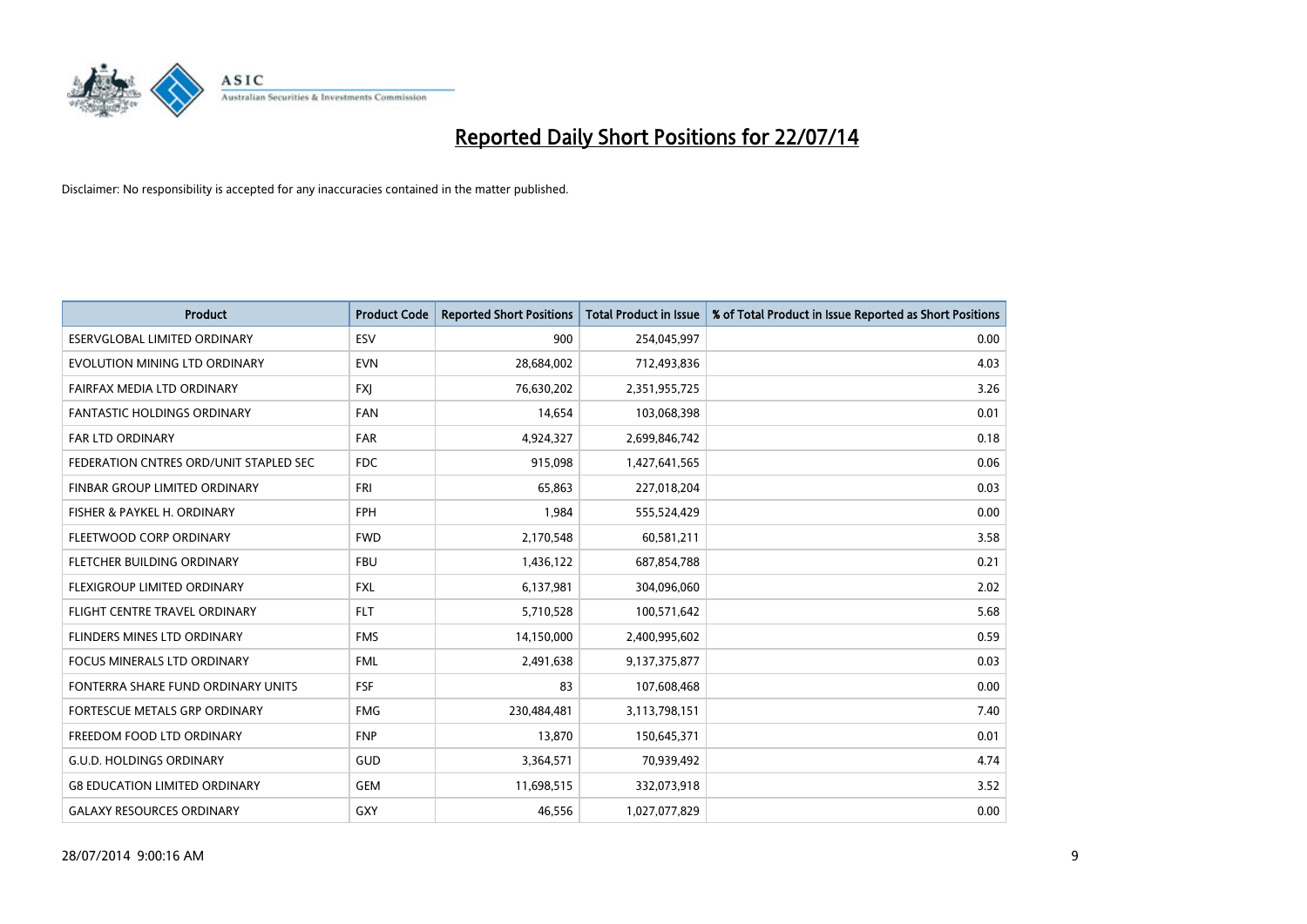

| <b>Product</b>                                   | <b>Product Code</b> | <b>Reported Short Positions</b> | <b>Total Product in Issue</b> | % of Total Product in Issue Reported as Short Positions |
|--------------------------------------------------|---------------------|---------------------------------|-------------------------------|---------------------------------------------------------|
| <b>GALILEO JAPAN TRUST UNIT</b>                  | GJT                 | 3,232                           | 106,444,665                   | 0.00                                                    |
| <b>GDI PROPERTY GRP STAPLED SECURITIES</b>       | GDI                 | 168,323                         | 567,575,025                   | 0.03                                                    |
| <b>GENETIC TECHNOLOGIES ORDINARY</b>             | GTG                 | 939,000                         | 637,146,442                   | 0.15                                                    |
| <b>GENWORTH MORTGAGE ORDINARY</b>                | <b>GMA</b>          | 637,546                         | 650,000,000                   | 0.10                                                    |
| <b>GEODYNAMICS LIMITED ORDINARY</b>              | GDY                 | 819                             | 435,880,130                   | 0.00                                                    |
| <b>GINDALBIE METALS LTD ORDINARY</b>             | GBG                 | 34,967,298                      | 1,494,143,745                 | 2.34                                                    |
| <b>GOODMAN FIELDER. ORDINARY</b>                 | <b>GFF</b>          | 12,183,534                      | 1,955,559,207                 | 0.62                                                    |
| <b>GOODMAN GROUP STAPLED</b>                     | GMG                 | 8,815,138                       | 1,727,685,976                 | 0.51                                                    |
| <b>GPT GROUP STAPLED SEC.</b>                    | <b>GPT</b>          | 4,392,057                       | 1,685,460,955                 | 0.26                                                    |
| <b>GRAINCORP LIMITED A CLASS ORDINARY</b>        | <b>GNC</b>          | 10,588,915                      | 228,855,628                   | 4.63                                                    |
| <b>GRANGE RESOURCES. ORDINARY</b>                | GRR                 | 4,952,565                       | 1,157,097,869                 | 0.43                                                    |
| <b>GREENCROSS LIMITED ORDINARY</b>               | GXL                 | 1,157,071                       | 110,654,390                   | 1.05                                                    |
| <b>GREENLAND MIN EN LTD ORDINARY</b>             | GGG                 | 5,635,534                       | 668,464,377                   | 0.84                                                    |
| <b>GREENLAND MIN EN LTD RIGHTS 26-JUN-14</b>     | GGGR                | 4,630                           | 88,685,050                    | 0.01                                                    |
| <b>GROWTHPOINT PROPERTY ORD/UNIT STAPLED SEC</b> | GOZ                 | 23,008                          | 540,115,360                   | 0.00                                                    |
| <b>GRYPHON MINERALS LTD ORDINARY</b>             | GRY                 | 4,397,687                       | 401,011,505                   | 1.10                                                    |
| <b>GUILDFORD COAL LTD ORDINARY</b>               | <b>GUF</b>          | 497,891                         | 761,857,020                   | 0.07                                                    |
| <b>GWA GROUP LTD ORDINARY</b>                    | <b>GWA</b>          | 16,996,549                      | 306,533,770                   | 5.54                                                    |
| <b>HARVEY NORMAN ORDINARY</b>                    | <b>HVN</b>          | 54,526,619                      | 1,062,316,784                 | 5.13                                                    |
| <b>HENDERSON GROUP CDI 1:1</b>                   | <b>HGG</b>          | 2,175,025                       | 662,378,459                   | 0.33                                                    |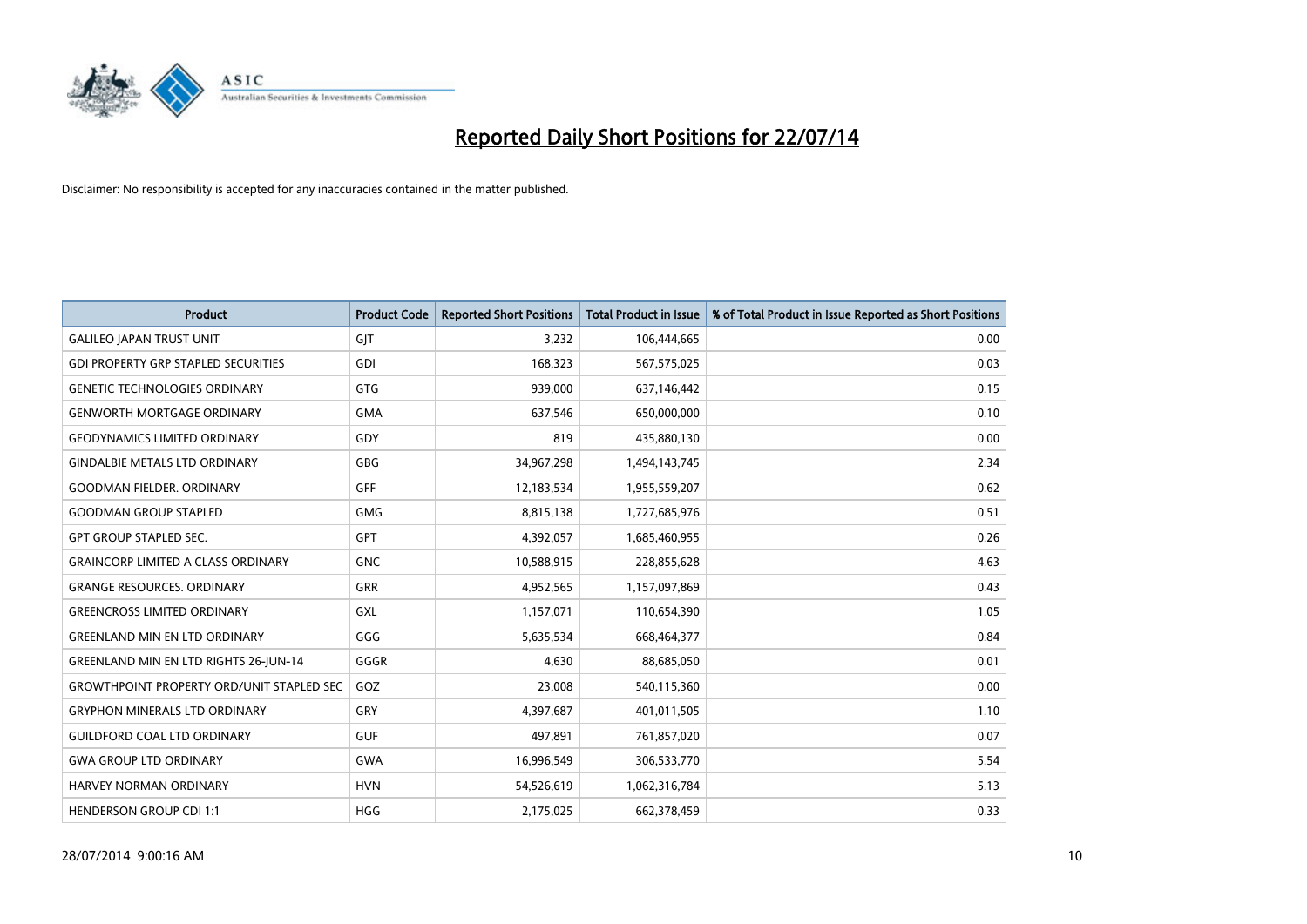

| <b>Product</b>                                | <b>Product Code</b> | <b>Reported Short Positions</b> | <b>Total Product in Issue</b> | % of Total Product in Issue Reported as Short Positions |
|-----------------------------------------------|---------------------|---------------------------------|-------------------------------|---------------------------------------------------------|
| HFA HOLDINGS LIMITED ORDINARY                 | <b>HFA</b>          | 3.809                           | 136,548,880                   | 0.00                                                    |
| HILLS LTD ORDINARY                            | HIL                 | 79,236                          | 234,192,711                   | 0.03                                                    |
| HORIZON OIL LIMITED ORDINARY                  | <b>HZN</b>          | 60,505,629                      | 1,301,981,265                 | 4.65                                                    |
| <b>IBUY GROUP LTD ORDINARY</b>                | <b>IBY</b>          | 3,388,954                       | 426,069,834                   | 0.80                                                    |
| <b>IINET LIMITED ORDINARY</b>                 | <b>IIN</b>          | 7,445,623                       | 161,238,847                   | 4.62                                                    |
| ILUKA RESOURCES ORDINARY                      | ILU                 | 39,586,018                      | 418,700,517                   | 9.45                                                    |
| <b>IMDEX LIMITED ORDINARY</b>                 | <b>IMD</b>          | 3,660,936                       | 212,110,368                   | 1.73                                                    |
| <b>INCITEC PIVOT ORDINARY</b>                 | IPL                 | 36,627,271                      | 1,654,998,197                 | 2.21                                                    |
| <b>INDEPENDENCE GROUP ORDINARY</b>            | <b>IGO</b>          | 264,894                         | 234,253,306                   | 0.11                                                    |
| <b>INDOPHIL RESOURCES ORDINARY</b>            | <b>IRN</b>          | 155,905                         | 1,203,146,194                 | 0.01                                                    |
| <b>INDUSTRIA REIT STAPLED</b>                 | <b>IDR</b>          | 76,332                          | 125,000,001                   | 0.06                                                    |
| <b>INFIGEN ENERGY STAPLED SECURITIES</b>      | IFN                 | 2,438,968                       | 764,993,434                   | 0.32                                                    |
| <b>INGENIA GROUP STAPLED SECURITIES</b>       | <b>INA</b>          | 2,304,202                       | 678,058,232                   | 0.34                                                    |
| <b>INSURANCE AUSTRALIA ORDINARY</b>           | IAG                 | 13,020,581                      | 2,341,618,048                 | 0.56                                                    |
| <b>INTREPID MINES ORDINARY</b>                | <b>IAU</b>          | 3,700,053                       | 557,420,429                   | 0.66                                                    |
| <b>INVESTA OFFICE FUND STAPLED SECURITIES</b> | <b>IOF</b>          | 795,747                         | 614,047,458                   | 0.13                                                    |
| <b>INVOCARE LIMITED ORDINARY</b>              | <b>IVC</b>          | 6,092,772                       | 110,030,298                   | 5.54                                                    |
| <b>IOOF HOLDINGS LTD ORDINARY</b>             | IFL                 | 11,328,706                      | 232,118,034                   | 4.88                                                    |
| <b>IPROPERTY GROUP LTD ORDINARY</b>           | <b>IPP</b>          | 3,796,519                       | 181,703,204                   | 2.09                                                    |
| <b>IRESS LIMITED ORDINARY</b>                 | <b>IRE</b>          | 5,330,249                       | 159,097,319                   | 3.35                                                    |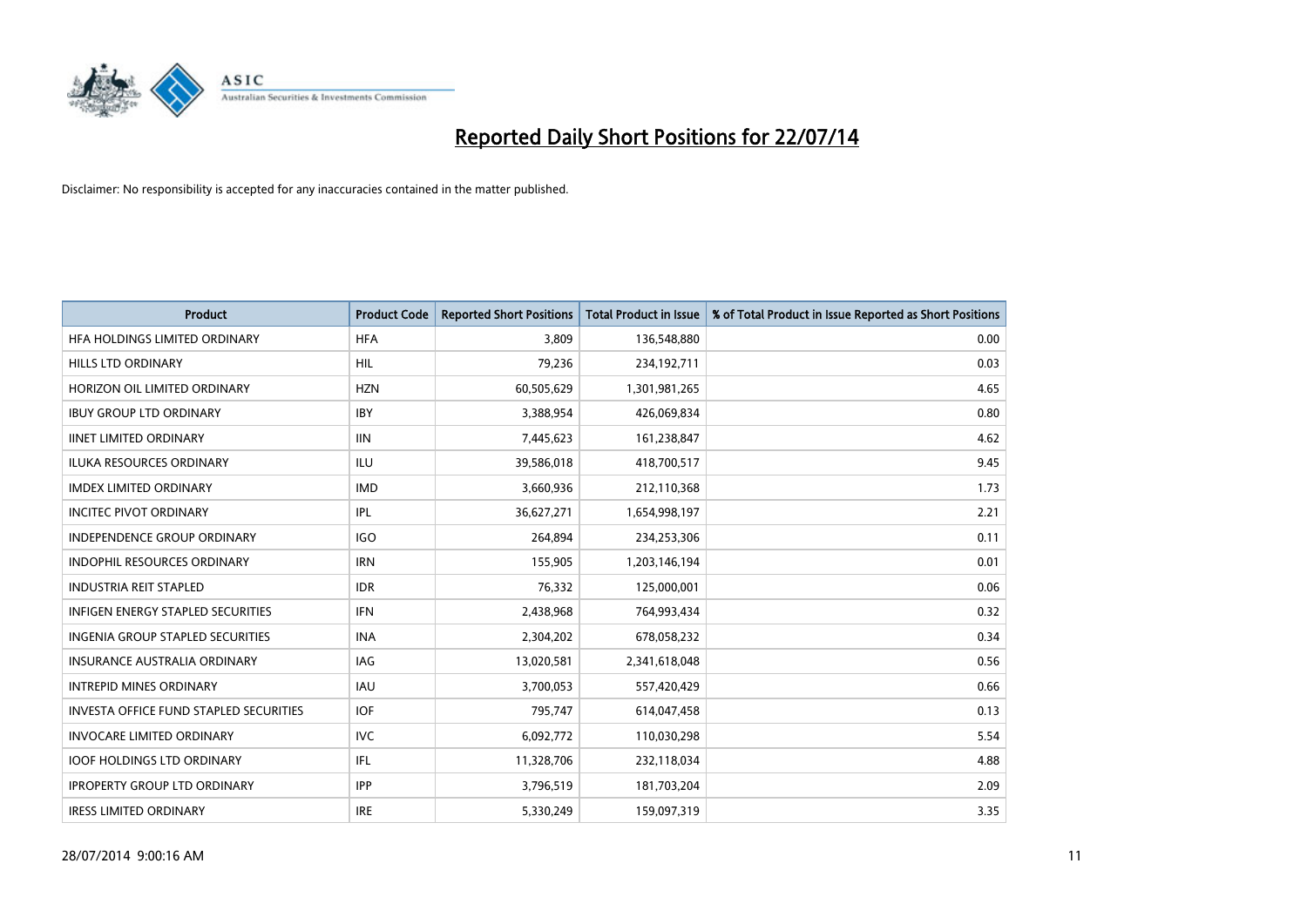

| <b>Product</b>                                  | <b>Product Code</b> | <b>Reported Short Positions</b> | <b>Total Product in Issue</b> | % of Total Product in Issue Reported as Short Positions |
|-------------------------------------------------|---------------------|---------------------------------|-------------------------------|---------------------------------------------------------|
| <b>IRON ORE HOLDINGS ORDINARY</b>               | <b>IOH</b>          | 26,197                          | 161,174,005                   | 0.02                                                    |
| <b>ISELECT LTD ORDINARY</b>                     | <b>ISU</b>          | 312,375                         | 260,889,894                   | 0.12                                                    |
| <b>ISENTIA GROUP LTD ORDINARY</b>               | <b>ISD</b>          | 14,056                          | 200,000,001                   | 0.01                                                    |
| <b>JAMES HARDIE INDUST CHESS DEPOSITARY INT</b> | <b>IHX</b>          | 3,492,319                       | 444,867,063                   | 0.79                                                    |
| JAPARA HEALTHCARE LT ORDINARY                   | <b>IHC</b>          | 5,677,269                       | 262,500,000                   | 2.16                                                    |
| <b>JB HI-FI LIMITED ORDINARY</b>                | <b>IBH</b>          | 13,349,062                      | 98,947,309                    | 13.49                                                   |
| K2 ASSET MGMT HLDGS ORDINARY                    | <b>KAM</b>          | 9,143                           | 233,505,798                   | 0.00                                                    |
| <b>KAGARA LTD ORDINARY</b>                      | KZL                 | 4,602,009                       | 798,953,117                   | 0.58                                                    |
| KAROON GAS AUSTRALIA ORDINARY                   | <b>KAR</b>          | 16,457,902                      | 255,841,581                   | 6.43                                                    |
| KATHMANDU HOLD LTD ORDINARY                     | <b>KMD</b>          | 3,494,989                       | 200,633,469                   | 1.74                                                    |
| <b>KBL MINING LIMITED ORDINARY</b>              | <b>KBL</b>          | 1,820                           | 393,535,629                   | 0.00                                                    |
| KINGSGATE CONSOLID. ORDINARY                    | <b>KCN</b>          | 9,348,455                       | 223,584,937                   | 4.18                                                    |
| KINGSROSE MINING LTD ORDINARY                   | <b>KRM</b>          | 469,317                         | 358,611,493                   | 0.13                                                    |
| <b>KOGI IRON LTD ORDINARY</b>                   | <b>KFE</b>          | 70,000                          | 312,631,896                   | 0.02                                                    |
| LEIGHTON HOLDINGS ORDINARY                      | LEI                 | 6,298,232                       | 338,503,563                   | 1.86                                                    |
| LEND LEASE GROUP UNIT/ORD STAPLED               | <b>LLC</b>          | 3,713,898                       | 577,475,833                   | 0.64                                                    |
| LIQUEFIED NATURAL ORDINARY                      | LNG                 | 6,518,120                       | 446,529,015                   | 1.46                                                    |
| LOGICAMMS LIMITED ORDINARY                      | <b>LCM</b>          | 36,000                          | 71,178,179                    | 0.05                                                    |
| LONESTAR RESO LTD ORDINARY                      | LNR                 | 328,328                         | 752,187,211                   | 0.04                                                    |
| LYNAS CORPORATION ORDINARY                      | <b>LYC</b>          | 111,823,465                     | 2,333,661,566                 | 4.79                                                    |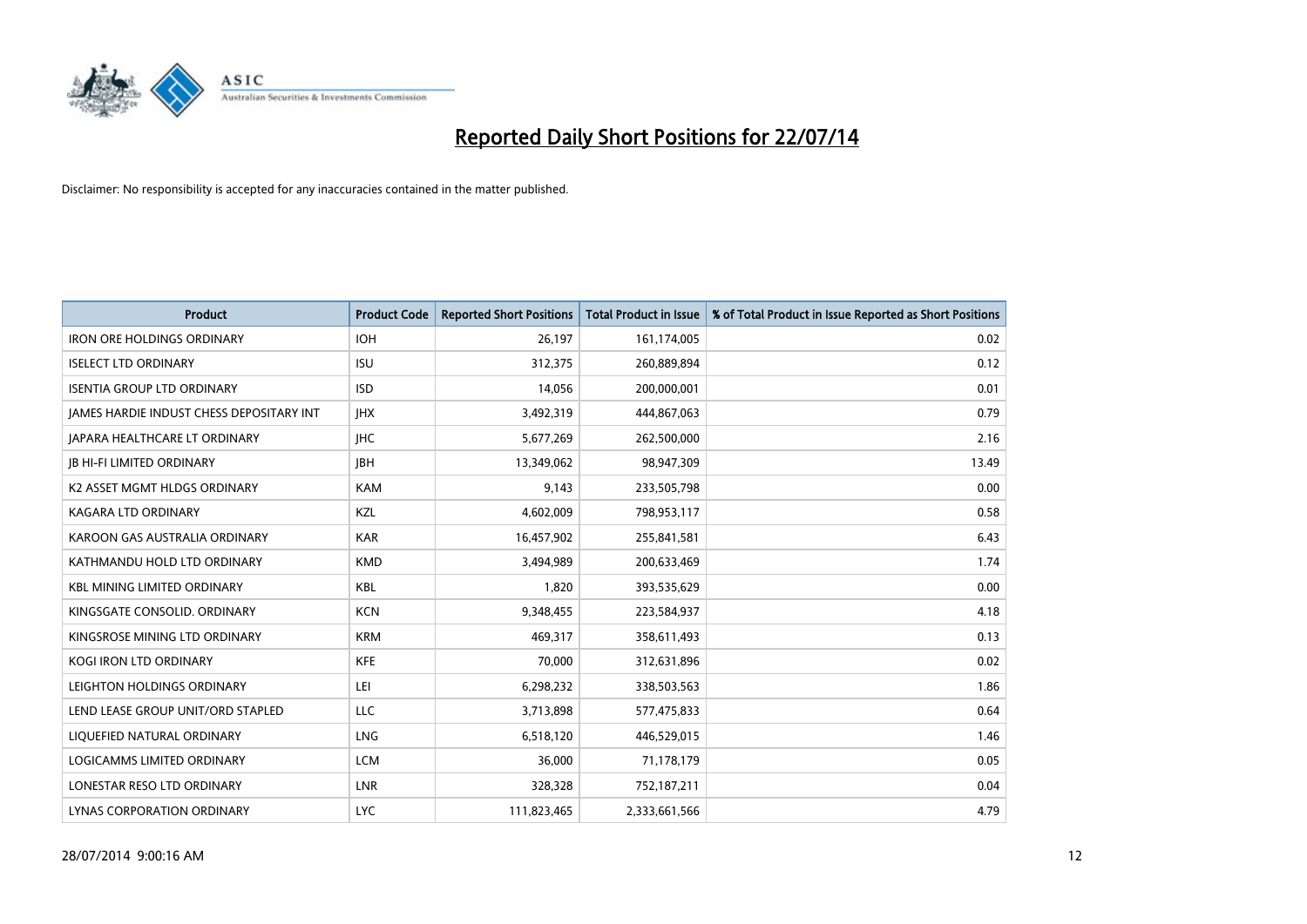

| <b>Product</b>                        | <b>Product Code</b> | <b>Reported Short Positions</b> | <b>Total Product in Issue</b> | % of Total Product in Issue Reported as Short Positions |
|---------------------------------------|---------------------|---------------------------------|-------------------------------|---------------------------------------------------------|
| <b>M2 GRP LTD ORDINARY</b>            | <b>MTU</b>          | 13,811,504                      | 180,491,516                   | 7.65                                                    |
| MACA LIMITED ORDINARY                 | <b>MLD</b>          | 767,252                         | 202,676,373                   | 0.38                                                    |
| <b>MACMAHON HOLDINGS ORDINARY</b>     | <b>MAH</b>          | 27,875                          | 1,261,699,966                 | 0.00                                                    |
| MACO ATLAS ROADS GRP ORDINARY STAPLED | <b>MQA</b>          | 3,658,839                       | 487,230,540                   | 0.75                                                    |
| MACQUARIE GROUP LTD ORDINARY          | MQG                 | 1,530,432                       | 321,175,323                   | 0.48                                                    |
| MAGELLAN FIN GRP LTD ORDINARY         | <b>MFG</b>          | 3,989,797                       | 158,842,157                   | 2.51                                                    |
| <b>MATRIX C &amp; E LTD ORDINARY</b>  | <b>MCE</b>          | 2,681,740                       | 94,555,428                    | 2.84                                                    |
| MAVERICK DRILLING ORDINARY            | <b>MAD</b>          | 4,740,970                       | 533,885,763                   | 0.89                                                    |
| <b>MAXITRANS INDUSTRIES ORDINARY</b>  | <b>MXI</b>          | 358,344                         | 185,075,653                   | 0.19                                                    |
| MAYNE PHARMA LTD ORDINARY             | <b>MYX</b>          | 2,572,159                       | 586,651,477                   | 0.44                                                    |
| MCMILLAN SHAKESPEARE ORDINARY         | <b>MMS</b>          | 865,218                         | 74,523,965                    | 1.16                                                    |
| <b>MCPHERSON'S LTD ORDINARY</b>       | <b>MCP</b>          | 69,044                          | 95,434,645                    | 0.07                                                    |
| MEDUSA MINING LTD ORDINARY            | <b>MML</b>          | 5,350,814                       | 207,794,301                   | 2.58                                                    |
| MELBOURNE IT LIMITED ORDINARY         | <b>MLB</b>          | 11,022                          | 92,944,392                    | 0.01                                                    |
| <b>MERMAID MARINE ORDINARY</b>        | <b>MRM</b>          | 10,660,927                      | 366,766,098                   | 2.91                                                    |
| MESOBLAST LIMITED ORDINARY            | <b>MSB</b>          | 20,374,526                      | 321,640,094                   | 6.33                                                    |
| METALS X LIMITED ORDINARY             | <b>MLX</b>          | 1,296,776                       | 1,655,386,110                 | 0.08                                                    |
| METCASH LIMITED ORDINARY              | <b>MTS</b>          | 102,222,035                     | 888,338,048                   | 11.51                                                   |
| METMINCO LIMITED ORDINARY             | <b>MNC</b>          | 200,000                         | 1,749,543,023                 | 0.01                                                    |
| MIGHTY RIVER POWER ORDINARY           | <b>MYT</b>          | 3,806,311                       | 1,400,012,517                 | 0.27                                                    |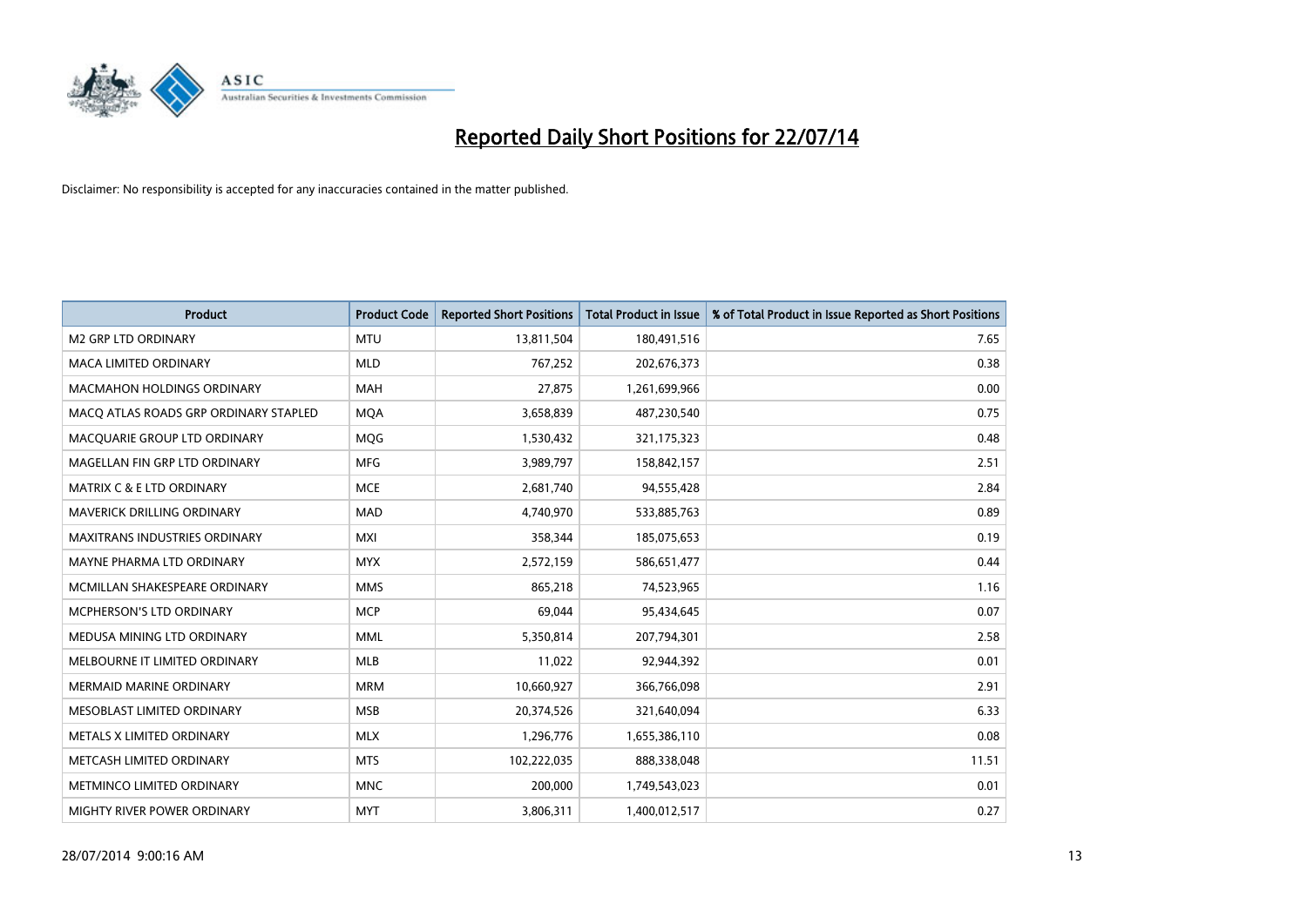

| <b>Product</b>                    | <b>Product Code</b> | <b>Reported Short Positions</b> | <b>Total Product in Issue</b> | % of Total Product in Issue Reported as Short Positions |
|-----------------------------------|---------------------|---------------------------------|-------------------------------|---------------------------------------------------------|
| MINCOR RESOURCES NL ORDINARY      | <b>MCR</b>          | 1,032,339                       | 188,208,274                   | 0.55                                                    |
| MINEMAKERS LIMITED ORDINARY       | <b>MAK</b>          | 15,295                          | 247,504,006                   | 0.01                                                    |
| MINERAL DEPOSITS ORDINARY         | <b>MDL</b>          | 971,860                         | 103,538,786                   | 0.94                                                    |
| MINERAL RESOURCES, ORDINARY       | <b>MIN</b>          | 18,598,008                      | 186,556,246                   | 9.97                                                    |
| MINT WIRELESS ORDINARY            | <b>MNW</b>          | 1,225,507                       | 450,872,395                   | 0.27                                                    |
| MIRABELA NICKEL LTD ORDINARY      | <b>MBN</b>          | 11                              | 929,710,216                   | 0.00                                                    |
| MIRVAC GROUP STAPLED SECURITIES   | <b>MGR</b>          | 1,548,772                       | 3,692,279,772                 | 0.04                                                    |
| MOLOPO ENERGY LTD ORDINARY        | <b>MPO</b>          | 11,118                          | 248,705,730                   | 0.00                                                    |
| MONADELPHOUS GROUP ORDINARY       | <b>MND</b>          | 12,536,743                      | 92,679,570                    | 13.53                                                   |
| MONASH IVF GROUP LTD ORDINARY     | <b>MVF</b>          | 1,489,996                       | 231,081,089                   | 0.64                                                    |
| MORTGAGE CHOICE LTD ORDINARY      | MOC                 | 216,066                         | 123,780,387                   | 0.17                                                    |
| <b>MOUNT GIBSON IRON ORDINARY</b> | <b>MGX</b>          | 17,328,900                      | 1,090,805,085                 | 1.59                                                    |
| MULTIPLEX SITES SITES             | <b>MXUPA</b>        | 1,873                           | 4,500,000                     | 0.04                                                    |
| MYER HOLDINGS LTD ORDINARY        | <b>MYR</b>          | 75,971,701                      | 585,684,551                   | 12.97                                                   |
| <b>MYSTATE LIMITED ORDINARY</b>   | <b>MYS</b>          | 8,346                           | 87,261,995                    | 0.01                                                    |
| NANOSONICS LIMITED ORDINARY       | <b>NAN</b>          | 2,487,832                       | 264,157,826                   | 0.94                                                    |
| NATIONAL AUST. BANK ORDINARY      | <b>NAB</b>          | 8,162,488                       | 2,365,765,544                 | 0.35                                                    |
| NATIONAL STORAGE STAPLED          | <b>NSR</b>          | 534,967                         | 244,897,096                   | 0.22                                                    |
| NAVITAS LIMITED ORDINARY          | <b>NVT</b>          | 1,795,693                       | 375,712,581                   | 0.48                                                    |
| NEARMAP LTD ORDINARY              | <b>NEA</b>          | 587,682                         | 337,346,101                   | 0.17                                                    |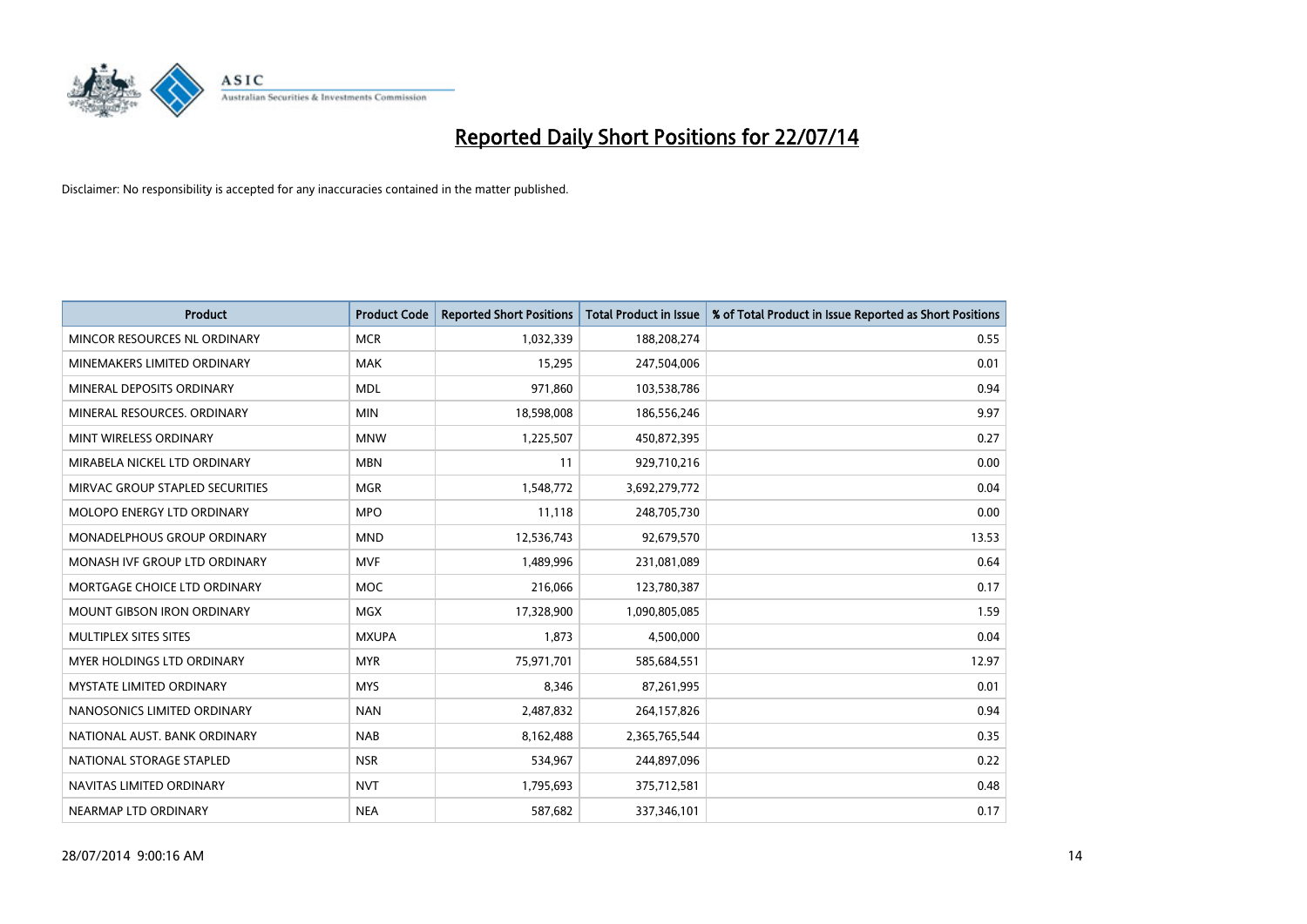

| <b>Product</b>                        | <b>Product Code</b> | <b>Reported Short Positions</b> | <b>Total Product in Issue</b> | % of Total Product in Issue Reported as Short Positions |
|---------------------------------------|---------------------|---------------------------------|-------------------------------|---------------------------------------------------------|
| NEON ENERGY LIMITED ORDINARY          | <b>NEN</b>          | 140,474                         | 553,037,848                   | 0.03                                                    |
| NEUREN PHARMACEUT. ORDINARY           | <b>NEU</b>          | 225,038                         | 1,555,354,272                 | 0.01                                                    |
| NEW HOPE CORPORATION ORDINARY         | <b>NHC</b>          | 1,335,837                       | 830,933,112                   | 0.16                                                    |
| NEWCREST MINING ORDINARY              | <b>NCM</b>          | 14,773,132                      | 766,510,971                   | 1.93                                                    |
| NEWS CORP A NON-VOTING CDI            | <b>NWSLV</b>        | 409,489                         | 3,103,217                     | 13.20                                                   |
| NEWS CORP B VOTING CDI                | <b>NWS</b>          | 2,257,059                       | 21,214,876                    | 10.64                                                   |
| NEWSAT LIMITED ORDINARY               | <b>NWT</b>          | 8,327,802                       | 612,199,841                   | 1.36                                                    |
| NEXTDC LIMITED ORDINARY               | <b>NXT</b>          | 17,316,910                      | 193,154,486                   | 8.97                                                    |
| NEXUS ENERGY LIMITED ORDINARY         | <b>NXS</b>          | 83,983                          | 1,330,219,459                 | 0.01                                                    |
| NIB HOLDINGS LIMITED ORDINARY         | <b>NHF</b>          | 2,174,009                       | 439,004,182                   | 0.50                                                    |
| NIDO PETROLEUM ORDINARY               | <b>NDO</b>          | 42,500                          | 2,049,984,302                 | 0.00                                                    |
| NINE ENTERTAINMENT ORDINARY           | <b>NEC</b>          | 9,123,977                       | 940,295,023                   | 0.97                                                    |
| NOBLE MINERAL RES ORDINARY            | <b>NMG</b>          | 2,365,726                       | 666,397,952                   | 0.36                                                    |
| NORTHERN IRON LTD ORDINARY            | <b>NFE</b>          | 11,392                          | 484,405,314                   | 0.00                                                    |
| NORTHERN STAR ORDINARY                | <b>NST</b>          | 7,022,995                       | 587,259,647                   | 1.20                                                    |
| NRW HOLDINGS LIMITED ORDINARY         | <b>NWH</b>          | 11,658,488                      | 278,888,011                   | 4.18                                                    |
| NUFARM LIMITED ORDINARY               | <b>NUF</b>          | 17,857,900                      | 264,021,627                   | 6.76                                                    |
| NUPLEX INDUSTRIES ORDINARY            | <b>NPX</b>          | 1,000                           | 198,125,827                   | 0.00                                                    |
| OCEANAGOLD CORP. CHESS DEPOSITARY INT | <b>OGC</b>          | 1,203,483                       | 301,420,186                   | 0.40                                                    |
| OIL SEARCH LTD ORDINARY               | OSH                 | 8,420,794                       | 1,519,022,225                 | 0.55                                                    |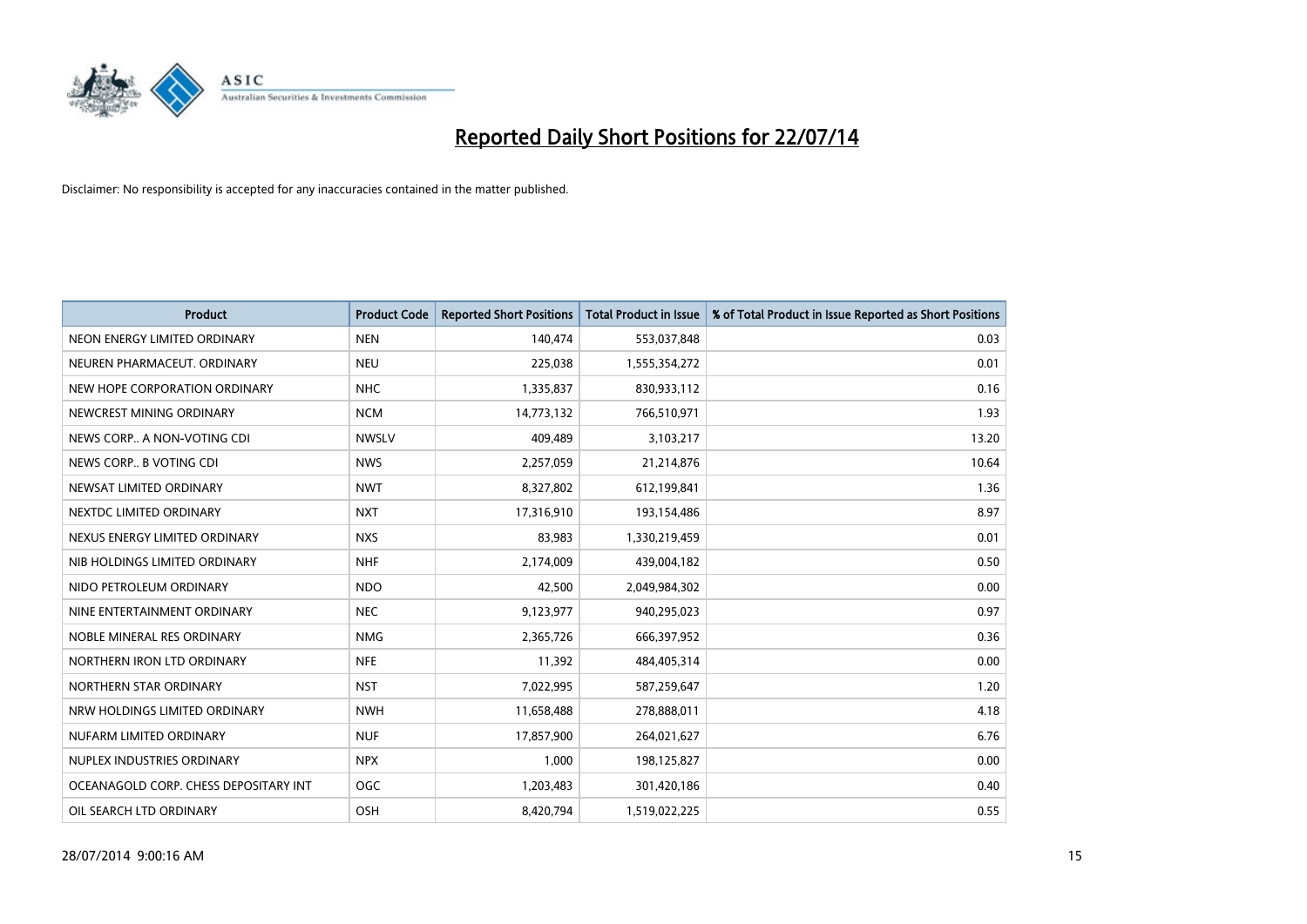

| <b>Product</b>                 | <b>Product Code</b> | <b>Reported Short Positions</b> | <b>Total Product in Issue</b> | % of Total Product in Issue Reported as Short Positions |
|--------------------------------|---------------------|---------------------------------|-------------------------------|---------------------------------------------------------|
| OM HOLDINGS LIMITED ORDINARY   | <b>OMH</b>          | 58,321                          | 733,423,337                   | 0.01                                                    |
| ORICA LIMITED ORDINARY         | ORI                 | 14,918,532                      | 372,743,291                   | 4.00                                                    |
| ORIGIN ENERGY ORDINARY         | <b>ORG</b>          | 7,392,678                       | 1,103,646,907                 | 0.67                                                    |
| OROCOBRE LIMITED ORDINARY      | <b>ORE</b>          | 2,194,966                       | 132,041,911                   | 1.66                                                    |
| ORORA LIMITED ORDINARY         | <b>ORA</b>          | 2,846,070                       | 1,206,684,923                 | 0.24                                                    |
| OROTONGROUP LIMITED ORDINARY   | ORL                 | 233,167                         | 40,880,902                    | 0.57                                                    |
| OZ MINERALS ORDINARY           | OZL                 | 14,096,577                      | 303,470,022                   | 4.65                                                    |
| OZFOREX GROUP LTD ORDINARY     | <b>OFX</b>          | 8,210,815                       | 240,000,000                   | 3.42                                                    |
| <b>PACIFIC BRANDS ORDINARY</b> | <b>PBG</b>          | 19,080,713                      | 917,226,291                   | 2.08                                                    |
| PACT GROUP HLDGS LTD ORDINARY  | <b>PGH</b>          | 4,800,833                       | 294,097,961                   | 1.63                                                    |
| PALADIN ENERGY LTD ORDINARY    | <b>PDN</b>          | 106,526,803                     | 964, 367, 284                 | 11.05                                                   |
| PANAUST LIMITED ORDINARY       | <b>PNA</b>          | 187,804                         | 635,580,654                   | 0.03                                                    |
| PANORAMIC RESOURCES ORDINARY   | PAN                 | 193,403                         | 322,275,824                   | 0.06                                                    |
| PANTERRA GOLD LTD ORDINARY     | PGI                 | $\mathbf{1}$                    | 822,241,166                   | 0.00                                                    |
| PAPERLINX LIMITED ORDINARY     | <b>PPX</b>          | 44,770                          | 665, 181, 261                 | 0.01                                                    |
| PAPILLON RES LTD ORDINARY      | PIR                 | 6,227,128                       | 352,044,210                   | 1.77                                                    |
| PEET LIMITED ORDINARY          | <b>PPC</b>          | 88,966                          | 433,389,348                   | 0.02                                                    |
| PERPETUAL LIMITED ORDINARY     | PPT                 | 1,414,001                       | 46,574,426                    | 3.04                                                    |
| PERSEUS MINING LTD ORDINARY    | PRU                 | 7,900,837                       | 526,656,401                   | 1.50                                                    |
| PHARMAXIS LTD ORDINARY         | <b>PXS</b>          | 66,509                          | 309,514,849                   | 0.02                                                    |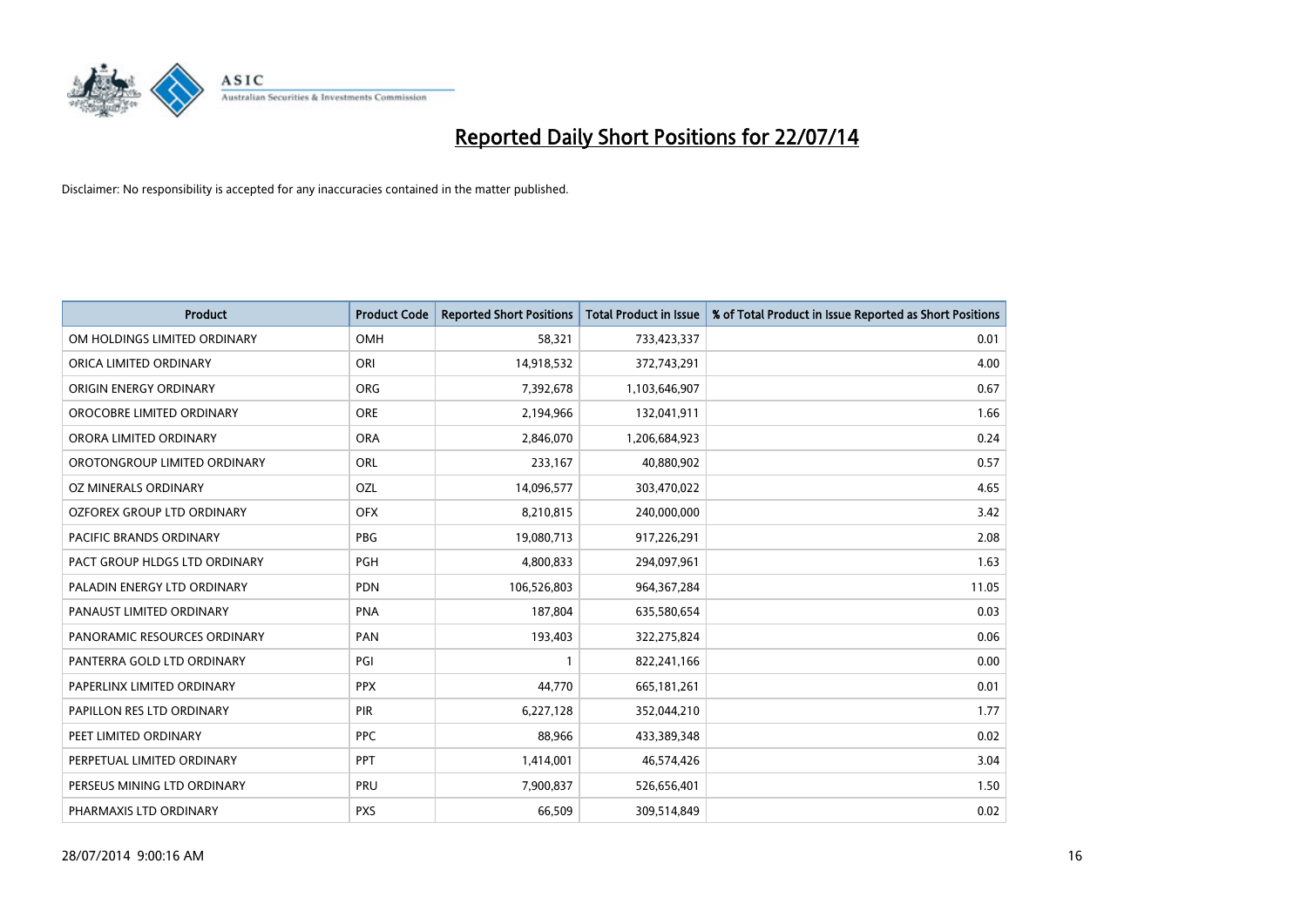

| <b>Product</b>                      | <b>Product Code</b> | <b>Reported Short Positions</b> | <b>Total Product in Issue</b> | % of Total Product in Issue Reported as Short Positions |
|-------------------------------------|---------------------|---------------------------------|-------------------------------|---------------------------------------------------------|
| PLATINUM ASSET ORDINARY             | <b>PTM</b>          | 1,127,957                       | 580,336,142                   | 0.19                                                    |
| PLATINUM AUSTRALIA ORDINARY         | <b>PLA</b>          | 836,027                         | 504,968,043                   | 0.17                                                    |
| PMP LIMITED ORDINARY                | <b>PMP</b>          | 1,541,439                       | 323,781,124                   | 0.48                                                    |
| PRANA BIOTECHNOLOGY ORDINARY        | PBT                 | 4,651,041                       | 488,646,960                   | 0.95                                                    |
| PREMIER INVESTMENTS ORDINARY        | <b>PMV</b>          | 334,941                         | 155,714,874                   | 0.22                                                    |
| PRIMA BIOMED LTD ORDINARY           | PRR                 | 132,361                         | 1,228,709,341                 | 0.01                                                    |
| PRIMARY HEALTH CARE ORDINARY        | <b>PRY</b>          | 19,032,236                      | 505,659,944                   | 3.76                                                    |
| PRIME MEDIA GRP LTD ORDINARY        | <b>PRT</b>          | 1,733,660                       | 366,330,303                   | 0.47                                                    |
| PROGRAMMED ORDINARY                 | <b>PRG</b>          | 270,478                         | 118,253,992                   | 0.23                                                    |
| OANTAS AIRWAYS ORDINARY             | QAN                 | 79,591,380                      | 2,196,330,250                 | 3.62                                                    |
| <b>OBE INSURANCE GROUP ORDINARY</b> | <b>OBE</b>          | 11,439,321                      | 1,277,602,695                 | 0.90                                                    |
| ORXPHARMA LTD ORDINARY              | <b>QRX</b>          | 30,000                          | 164,190,969                   | 0.02                                                    |
| <b>QUBE HOLDINGS LTD ORDINARY</b>   | QUB                 | 21,922,983                      | 1,051,172,929                 | 2.09                                                    |
| RAMELIUS RESOURCES ORDINARY         | <b>RMS</b>          | 160                             | 398,048,073                   | 0.00                                                    |
| RAMSAY HEALTH CARE ORDINARY         | <b>RHC</b>          | 1,395,487                       | 202,081,252                   | 0.69                                                    |
| RCG CORPORATION LTD ORDINARY        | <b>RCG</b>          | 47,203                          | 263,808,625                   | 0.02                                                    |
| <b>RCR TOMLINSON ORDINARY</b>       | <b>RCR</b>          | 788,787                         | 136,989,238                   | 0.58                                                    |
| <b>REA GROUP ORDINARY</b>           | <b>REA</b>          | 1,677,766                       | 131,714,699                   | 1.27                                                    |
| RECALL HOLDINGS LTD ORDINARY        | <b>REC</b>          | 6,774,398                       | 312,903,583                   | 2.17                                                    |
| RECKON LIMITED ORDINARY             | <b>RKN</b>          | 1,273,148                       | 126,913,066                   | 1.00                                                    |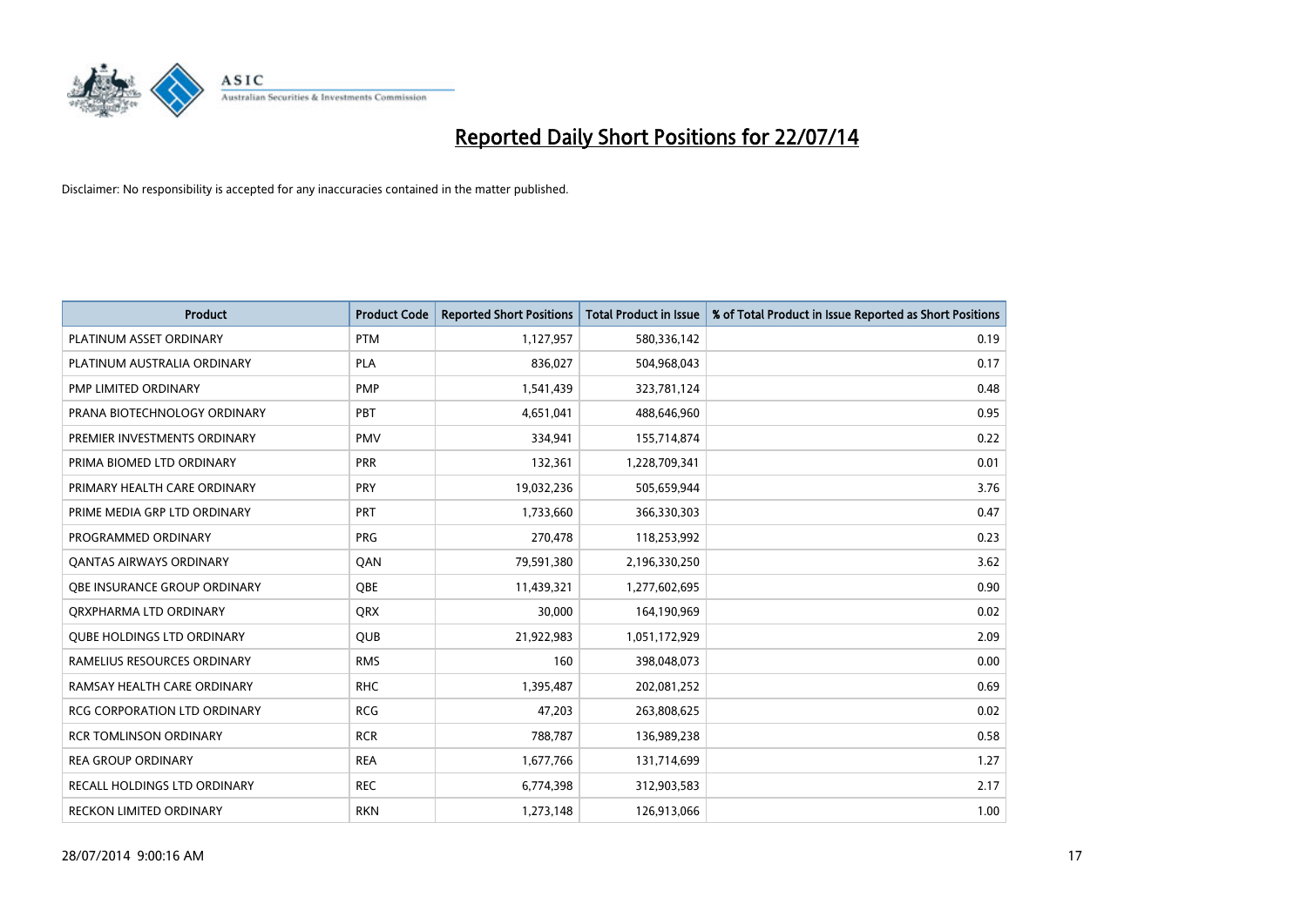

| <b>Product</b>                      | <b>Product Code</b> | <b>Reported Short Positions</b> | <b>Total Product in Issue</b> | % of Total Product in Issue Reported as Short Positions |
|-------------------------------------|---------------------|---------------------------------|-------------------------------|---------------------------------------------------------|
| <b>RED 5 LIMITED ORDINARY</b>       | <b>RED</b>          | 174,740                         | 759,451,008                   | 0.02                                                    |
| <b>RED FORK ENERGY ORDINARY</b>     | <b>RFE</b>          | 565,556                         | 501,051,719                   | 0.11                                                    |
| RED METAL LIMITED ORDINARY          | <b>RDM</b>          | 56,207                          | 144,771,919                   | 0.04                                                    |
| REDBANK ENERGY LTD ORDINARY         | <b>AEJ</b>          | 13                              | 786,287                       | 0.00                                                    |
| <b>REED RESOURCES LTD ORDINARY</b>  | <b>RDR</b>          | 2,000                           | 523,453,895                   | 0.00                                                    |
| <b>REGIS RESOURCES ORDINARY</b>     | <b>RRL</b>          | 36,765,436                      | 499,744,095                   | 7.36                                                    |
| RESMED INC CDI 10:1                 | <b>RMD</b>          | 41,413,186                      | 1,402,915,440                 | 2.95                                                    |
| RESOLUTE MINING ORDINARY            | <b>RSG</b>          | 5,780,406                       | 641,189,223                   | 0.90                                                    |
| <b>RESOURCE GENERATION ORDINARY</b> | <b>RES</b>          | 1,220                           | 581,380,338                   | 0.00                                                    |
| <b>RETAIL FOOD GROUP ORDINARY</b>   | <b>RFG</b>          | 6,917,366                       | 144,868,508                   | 4.77                                                    |
| REX MINERALS LIMITED ORDINARY       | <b>RXM</b>          | 620,672                         | 220,519,784                   | 0.28                                                    |
| RIO TINTO LIMITED ORDINARY          | <b>RIO</b>          | 3,989,978                       | 435,758,720                   | 0.92                                                    |
| ROBUST RESOURCES ORDINARY           | <b>ROL</b>          | 1                               | 195,369,627                   | 0.00                                                    |
| ROC OIL COMPANY ORDINARY            | <b>ROC</b>          | 2,731,378                       | 687,618,400                   | 0.40                                                    |
| ROYAL WOLF HOLDINGS ORDINARY        | <b>RWH</b>          | 212,565                         | 100,387,052                   | 0.21                                                    |
| <b>RURALCO HOLDINGS ORDINARY</b>    | RHL                 | 3,658                           | 77,291,069                    | 0.00                                                    |
| SAI GLOBAL LIMITED ORDINARY         | SAI                 | 390,120                         | 210,918,332                   | 0.18                                                    |
| SALMAT LIMITED ORDINARY             | <b>SLM</b>          | 618                             | 159,812,799                   | 0.00                                                    |
| SAMSON OIL & GAS LTD ORDINARY       | SSN                 | 20,376,960                      | 2,837,756,933                 | 0.72                                                    |
| SANDFIRE RESOURCES ORDINARY         | <b>SFR</b>          | 1,666,792                       | 155,640,968                   | 1.07                                                    |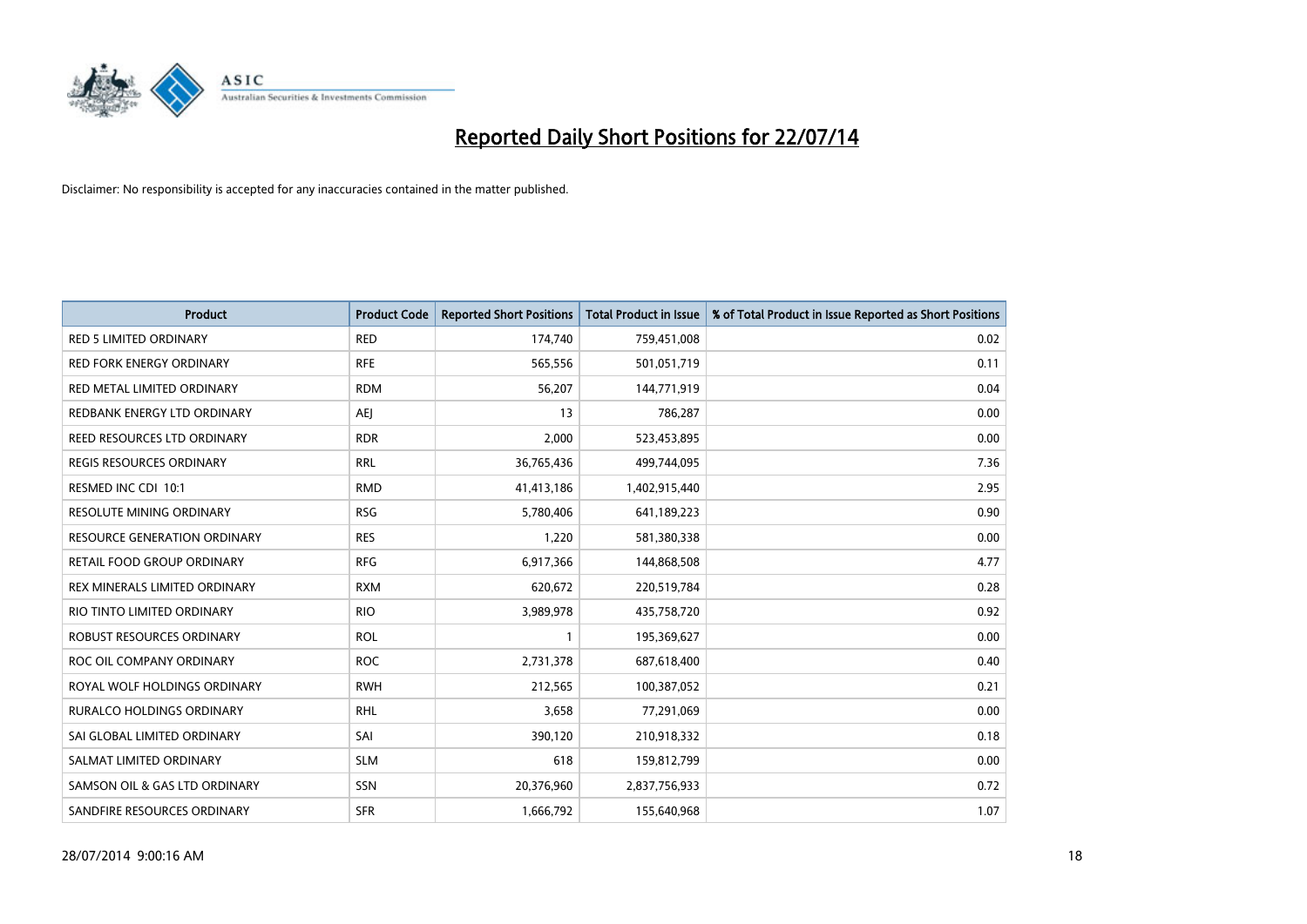

| <b>Product</b>                           | <b>Product Code</b> | <b>Reported Short Positions</b> | <b>Total Product in Issue</b> | % of Total Product in Issue Reported as Short Positions |
|------------------------------------------|---------------------|---------------------------------|-------------------------------|---------------------------------------------------------|
| <b>SANTOS LTD ORDINARY</b>               | <b>STO</b>          | 5,873,426                       | 976,597,555                   | 0.60                                                    |
| SARACEN MINERAL ORDINARY                 | SAR                 | 1,310,780                       | 792,784,738                   | 0.17                                                    |
| SCA PROPERTY GROUP STAPLED SECURITIES    | <b>SCP</b>          | 32,967,248                      | 648,628,320                   | 5.08                                                    |
| <b>SCENTRE GRP STAPLED</b>               | SCG                 | 9,030,553                       | 5,324,296,678                 | 0.17                                                    |
| SEDGMAN LIMITED ORDINARY                 | <b>SDM</b>          | 1,643,074                       | 227,059,277                   | 0.72                                                    |
| SEEK LIMITED ORDINARY                    | <b>SEK</b>          | 10,313,935                      | 340,459,756                   | 3.03                                                    |
| SELECT HARVESTS ORDINARY                 | <b>SHV</b>          | 392,929                         | 57,999,427                    | 0.68                                                    |
| SENEX ENERGY LIMITED ORDINARY            | <b>SXY</b>          | 7,242,480                       | 1,147,010,917                 | 0.63                                                    |
| SERVCORP LIMITED ORDINARY                | SRV                 | 3,352                           | 98,432,275                    | 0.00                                                    |
| SERVICE STREAM ORDINARY                  | <b>SSM</b>          | 30                              | 386,389,873                   | 0.00                                                    |
| SEVEN GROUP HOLDINGS ORDINARY            | <b>SVW</b>          | 392,430                         | 302,691,886                   | 0.13                                                    |
| SEVEN WEST MEDIA LTD ORDINARY            | <b>SWM</b>          | 7,698,481                       | 999,160,872                   | 0.77                                                    |
| SFG AUSTRALIA LTD ORDINARY               | <b>SFW</b>          | 2,094,536                       | 734,874,200                   | 0.29                                                    |
| SG FLEET GROUP LTD ORDINARY              | SGF                 | 738,005                         | 242,691,826                   | 0.30                                                    |
| SIGMA PHARMACEUTICAL ORDINARY            | <b>SIP</b>          | 19,158,520                      | 1,112,511,644                 | 1.72                                                    |
| SILEX SYSTEMS ORDINARY                   | <b>SLX</b>          | 3,482,409                       | 170,440,771                   | 2.04                                                    |
| SILVER CHEF LIMITED ORDINARY             | SIV                 | 81,980                          | 29,469,492                    | 0.28                                                    |
| SILVER LAKE RESOURCE ORDINARY            | <b>SLR</b>          | 14,945,374                      | 503,233,971                   | 2.97                                                    |
| SIMS METAL MGMT LTD ORDINARY             | SGM                 | 10,926,614                      | 204,604,433                   | 5.34                                                    |
| SINGAPORE TELECOMM. CHESS DEPOSITARY INT | SGT                 | 7,980,194                       | 116,807,316                   | 6.83                                                    |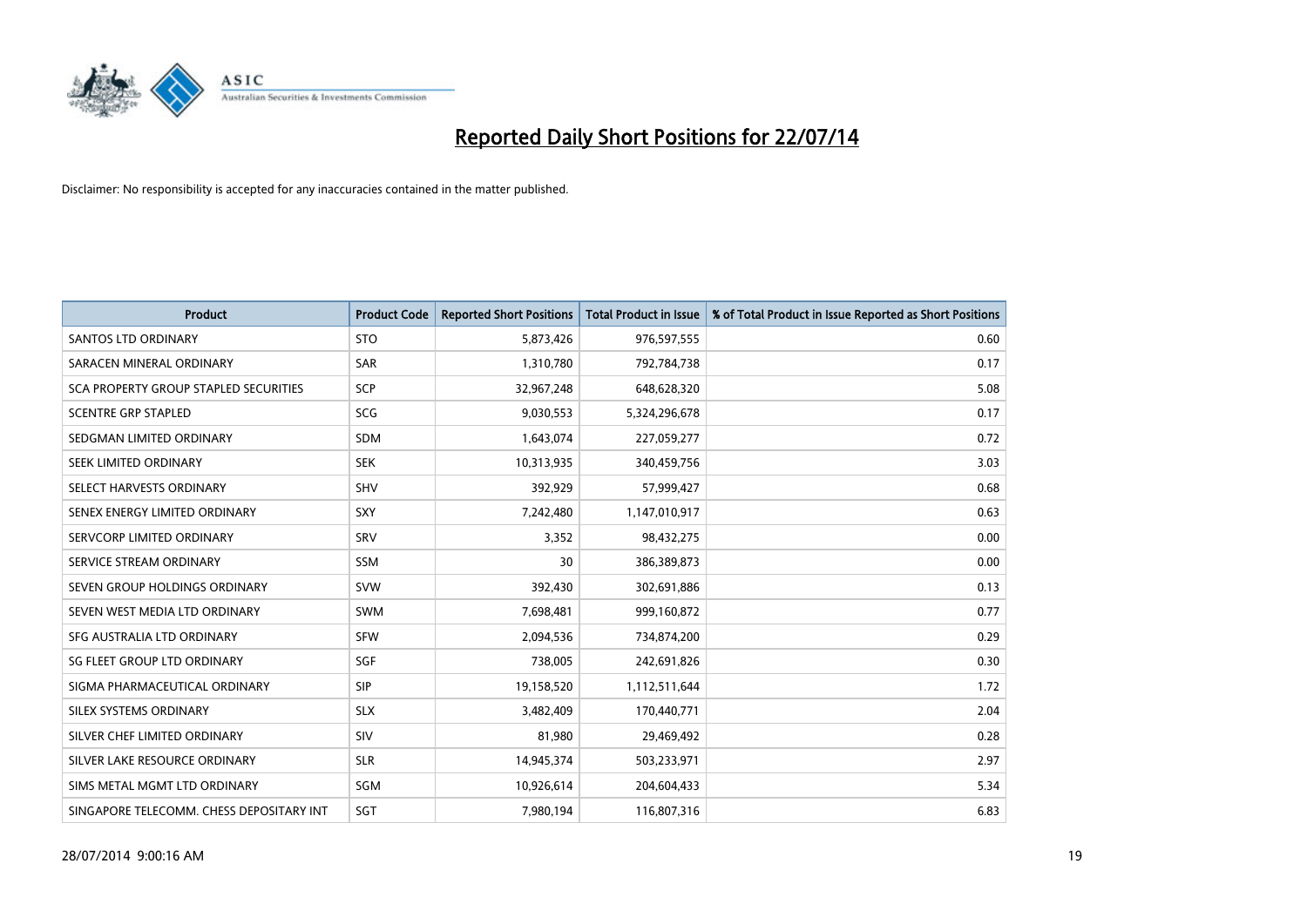

| <b>Product</b>                           | <b>Product Code</b> | <b>Reported Short Positions</b> | <b>Total Product in Issue</b> | % of Total Product in Issue Reported as Short Positions |
|------------------------------------------|---------------------|---------------------------------|-------------------------------|---------------------------------------------------------|
| SINO GAS ENERGY ORDINARY                 | <b>SEH</b>          | 4,722,828                       | 1,541,422,358                 | 0.31                                                    |
| SIRIUS RESOURCES NL ORDINARY             | <b>SIR</b>          | 10,977,204                      | 262,394,586                   | 4.18                                                    |
| SIRTEX MEDICAL ORDINARY                  | <b>SRX</b>          | 83,668                          | 56,488,419                    | 0.15                                                    |
| SKILLED GROUP LTD ORDINARY               | <b>SKE</b>          | 2,831,075                       | 235,254,496                   | 1.20                                                    |
| <b>SKY NETWORK ORDINARY</b>              | <b>SKT</b>          | 178,430                         | 389,139,785                   | 0.05                                                    |
| SKYCITY ENT GRP LTD ORDINARY             | <b>SKC</b>          | 7,117,841                       | 582,088,094                   | 1.22                                                    |
| <b>SLATER &amp; GORDON ORDINARY</b>      | SGH                 | 6,553,646                       | 204,338,625                   | 3.21                                                    |
| SMS MANAGEMENT, ORDINARY                 | <b>SMX</b>          | 3,162,390                       | 69,394,537                    | 4.56                                                    |
| SONIC HEALTHCARE ORDINARY                | <b>SHL</b>          | 3,170,655                       | 400,811,556                   | 0.79                                                    |
| SOUL PATTINSON (W.H) ORDINARY            | <b>SOL</b>          | 2,098                           | 239,395,320                   | 0.00                                                    |
| SP AUSNET STAPLED SECURITIES             | SPN                 | 36,386,252                      | 3,425,244,162                 | 1.06                                                    |
| SPARK INFRASTRUCTURE STAPLED US PROHIBT. | SKI                 | 21,287,417                      | 1,466,360,128                 | 1.45                                                    |
| SPDR 200 FUND ETF UNITS                  | <b>STW</b>          | 10,035                          | 46,146,865                    | 0.02                                                    |
| SPECIALTY FASHION ORDINARY               | <b>SFH</b>          | 802                             | 192,236,121                   | 0.00                                                    |
| SPOTLESS GRP HLD LTD ORDINARY            | <b>SPO</b>          | 14,156,539                      | 1,098,290,178                 | 1.29                                                    |
| ST BARBARA LIMITED ORDINARY              | SBM                 | 13,353,503                      | 488,074,077                   | 2.74                                                    |
| STARPHARMA HOLDINGS ORDINARY             | SPL                 | 14,497,664                      | 285,109,680                   | 5.08                                                    |
| STEADFAST GROUP LTD ORDINARY             | <b>SDF</b>          | 4,059,186                       | 501,638,307                   | 0.81                                                    |
| STH CRS ELECT ENGNR ORDINARY             | <b>SXE</b>          | 13,433                          | 161,523,130                   | 0.01                                                    |
| STHN CROSS MEDIA ORDINARY                | <b>SXL</b>          | 29,608,886                      | 705,246,986                   | 4.20                                                    |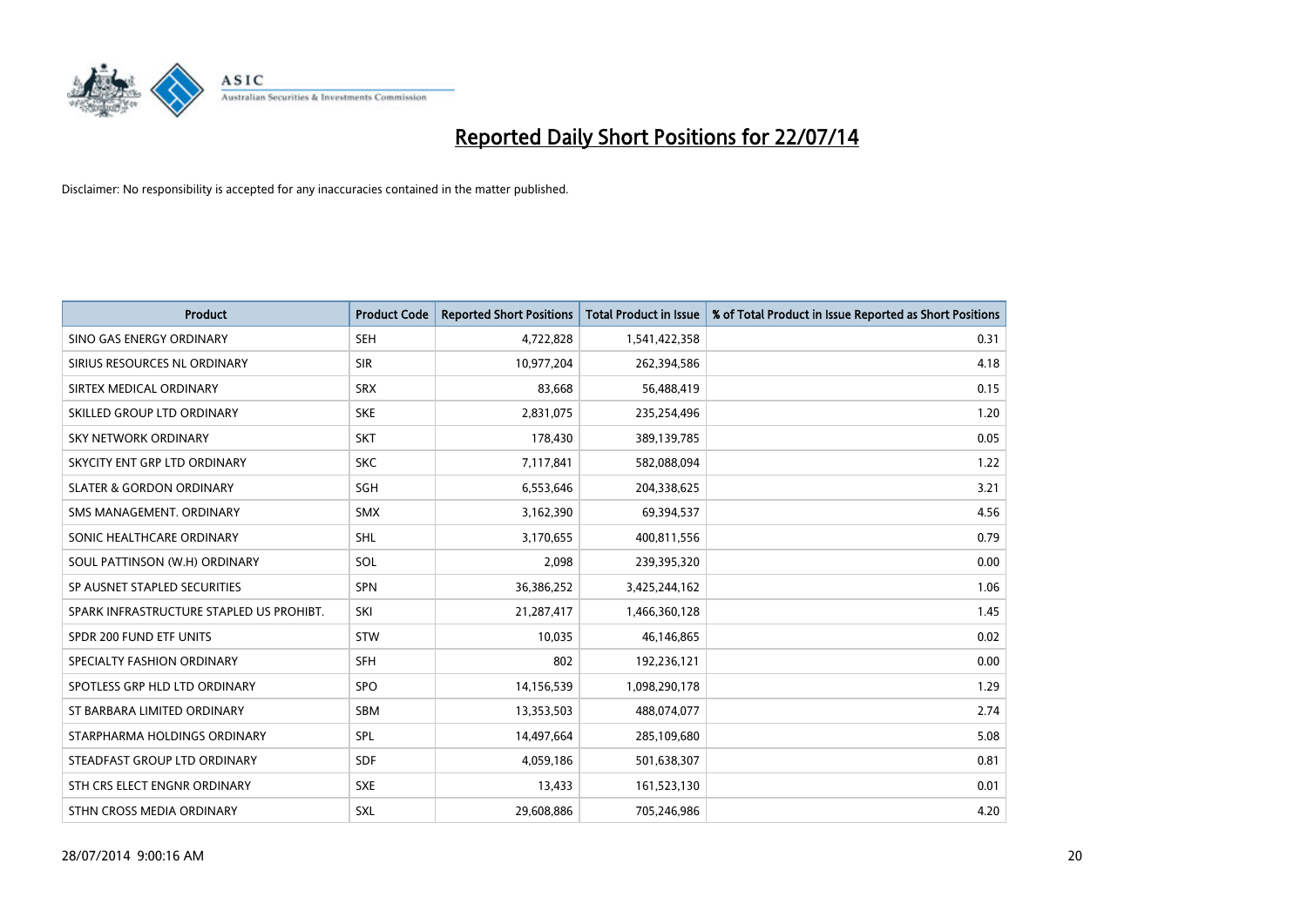

| <b>Product</b>                   | <b>Product Code</b> | <b>Reported Short Positions</b> | <b>Total Product in Issue</b> | % of Total Product in Issue Reported as Short Positions |
|----------------------------------|---------------------|---------------------------------|-------------------------------|---------------------------------------------------------|
| STOCKLAND UNITS/ORD STAPLED      | SGP                 | 19,374,888                      | 2,326,978,560                 | 0.83                                                    |
| STRAITS RES LTD. ORDINARY        | <b>SRQ</b>          | 28,747                          | 1,217,730,293                 | 0.00                                                    |
| STRIKE ENERGY LTD ORDINARY       | <b>STX</b>          | 4.000                           | 833,330,946                   | 0.00                                                    |
| STW COMMUNICATIONS ORDINARY      | SGN                 | 2,805,915                       | 403,828,512                   | 0.69                                                    |
| SUNCORP GROUP LTD ORDINARY       | <b>SUN</b>          | 10,124,694                      | 1,286,600,980                 | 0.79                                                    |
| SUNDANCE ENERGY ORDINARY         | <b>SEA</b>          | 8,279,111                       | 548,714,663                   | 1.51                                                    |
| SUNDANCE RESOURCES ORDINARY      | <b>SDL</b>          | 80,067,852                      | 3,082,028,456                 | 2.60                                                    |
| SUNLAND GROUP LTD ORDINARY       | <b>SDG</b>          | 424,298                         | 181,710,087                   | 0.23                                                    |
| SUPER RET REP LTD ORDINARY       | <b>SUL</b>          | 6,797,757                       | 196,731,620                   | 3.46                                                    |
| SYD AIRPORT STAPLED US PROHIBIT. | <b>SYD</b>          | 17,531,478                      | 2,216,216,041                 | 0.79                                                    |
| SYRAH RESOURCES ORDINARY         | <b>SYR</b>          | 5,766,282                       | 162,580,614                   | 3.55                                                    |
| TABCORP HOLDINGS LTD ORDINARY    | <b>TAH</b>          | 17,635,117                      | 762,954,019                   | 2.31                                                    |
| TAP OIL LIMITED ORDINARY         | <b>TAP</b>          | 34,600                          | 243,150,627                   | 0.01                                                    |
| TASSAL GROUP LIMITED ORDINARY    | <b>TGR</b>          | 559,337                         | 146,507,029                   | 0.38                                                    |
| <b>TATTS GROUP LTD ORDINARY</b>  | <b>TTS</b>          | 23,340,221                      | 1,434,447,341                 | 1.63                                                    |
| TECHNOLOGY ONE ORDINARY          | <b>TNE</b>          | 855                             | 308,796,455                   | 0.00                                                    |
| TELECOM CORPORATION ORDINARY     | <b>TEL</b>          | 8,135,189                       | 1,828,530,844                 | 0.44                                                    |
| TELSTRA CORPORATION, ORDINARY    | <b>TLS</b>          | 39,784,619                      | 12,443,074,357                | 0.32                                                    |
| TEN NETWORK HOLDINGS ORDINARY    | <b>TEN</b>          | 171,444,442                     | 2,630,984,596                 | 6.52                                                    |
| TERANGA GOLD CORP CDI 1:1        | TGZ                 | 702                             | 82,371,687                    | 0.00                                                    |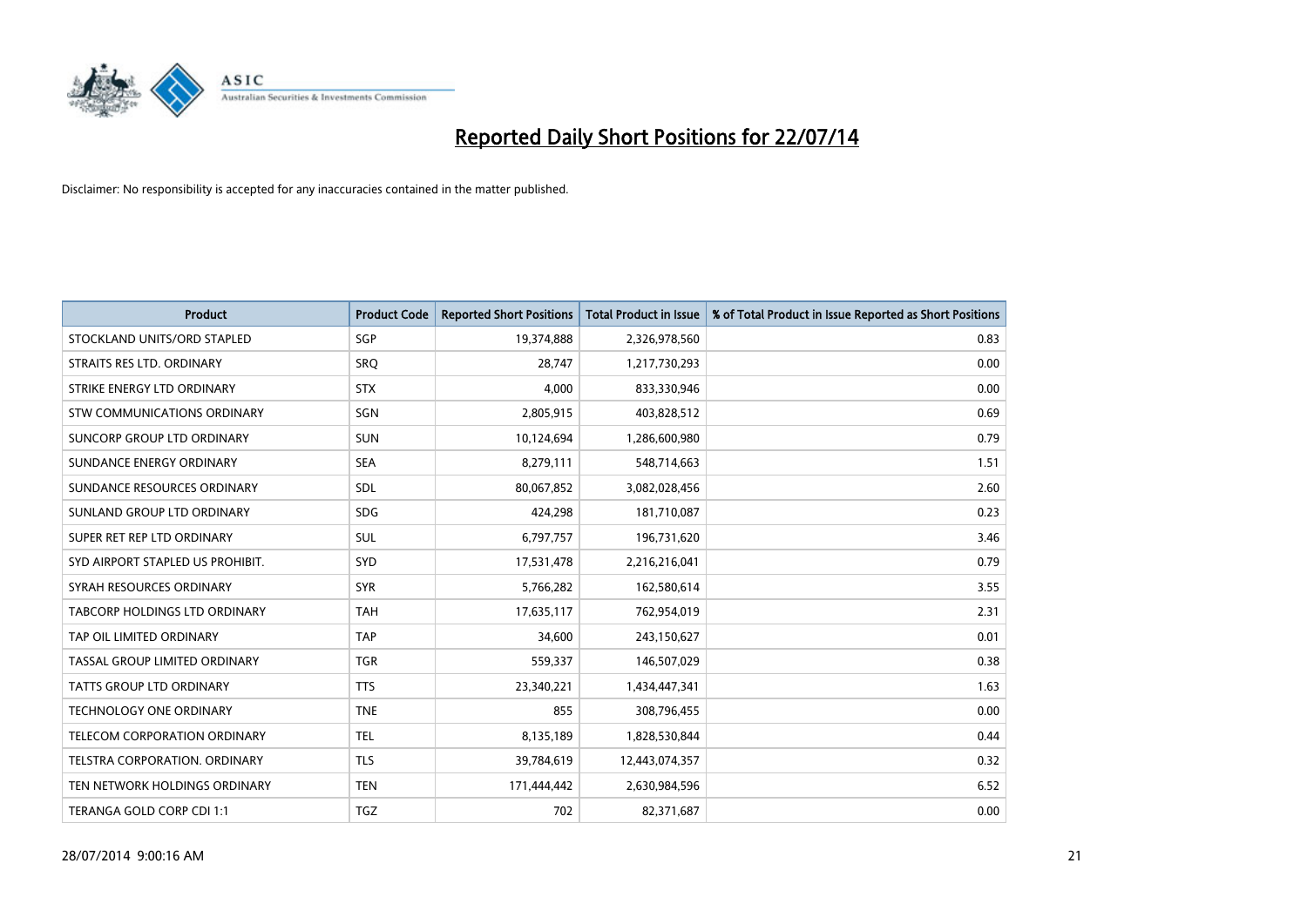

| <b>Product</b>                       | <b>Product Code</b> | <b>Reported Short Positions</b> | <b>Total Product in Issue</b> | % of Total Product in Issue Reported as Short Positions |
|--------------------------------------|---------------------|---------------------------------|-------------------------------|---------------------------------------------------------|
| TFS CORPORATION LTD ORDINARY         | <b>TFC</b>          | 1,742,083                       | 324,157,408                   | 0.54                                                    |
| THE PAS GROUP LTD ORDINARY           | <b>PGR</b>          | 609,390                         | 136,690,860                   | 0.45                                                    |
| THE REJECT SHOP ORDINARY             | <b>TRS</b>          | 3,265,354                       | 28,844,648                    | 11.32                                                   |
| THORN GROUP LIMITED ORDINARY         | <b>TGA</b>          | 66,113                          | 149,494,813                   | 0.04                                                    |
| <b>TIGER RESOURCES ORDINARY</b>      | <b>TGS</b>          | 2,030,728                       | 898,784,227                   | 0.23                                                    |
| TITAN ENERGY SERVICE ORDINARY        | <b>TTN</b>          | 20,000                          | 50,585,915                    | 0.04                                                    |
| TOLL HOLDINGS LTD ORDINARY           | <b>TOL</b>          | 28,576,408                      | 717,133,875                   | 3.98                                                    |
| TOX FREE SOLUTIONS ORDINARY          | <b>TOX</b>          | 3,756,764                       | 133,752,359                   | 2.81                                                    |
| TPG TELECOM LIMITED ORDINARY         | <b>TPM</b>          | 11,828,668                      | 793,808,141                   | 1.49                                                    |
| <b>TRADE ME GROUP ORDINARY</b>       | <b>TME</b>          | 2,905,529                       | 396,584,956                   | 0.73                                                    |
| TRANSFIELD SERVICES ORDINARY         | <b>TSE</b>          | 27,504,597                      | 512,457,716                   | 5.37                                                    |
| TRANSPACIFIC INDUST, ORDINARY        | <b>TPI</b>          | 2,095,851                       | 1,579,472,080                 | 0.13                                                    |
| TRANSURBAN GROUP TRIPLE STAPLED SEC. | <b>TCL</b>          | 17,251,665                      | 1,896,384,069                 | 0.91                                                    |
| <b>TREASURY GROUP ORDINARY</b>       | <b>TRG</b>          | 105,027                         | 23,070,755                    | 0.46                                                    |
| TREASURY WINE ESTATE ORDINARY        | <b>TWE</b>          | 26,548,888                      | 649,427,560                   | 4.09                                                    |
| TRITON MIN LTD ORDINARY              | <b>TON</b>          | 572,889                         | 272,861,526                   | 0.21                                                    |
| TROY RESOURCES LTD ORDINARY          | <b>TRY</b>          | 2,300,906                       | 195,034,997                   | 1.18                                                    |
| UGL LIMITED ORDINARY                 | UGL                 | 18,378,317                      | 166,511,240                   | 11.04                                                   |
| UNILIFE CORPORATION CDI 6:1          | <b>UNS</b>          | 120,000                         | 268,300,092                   | 0.04                                                    |
| <b>UXC LIMITED ORDINARY</b>          | <b>UXC</b>          | 3,101,265                       | 322,477,434                   | 0.96                                                    |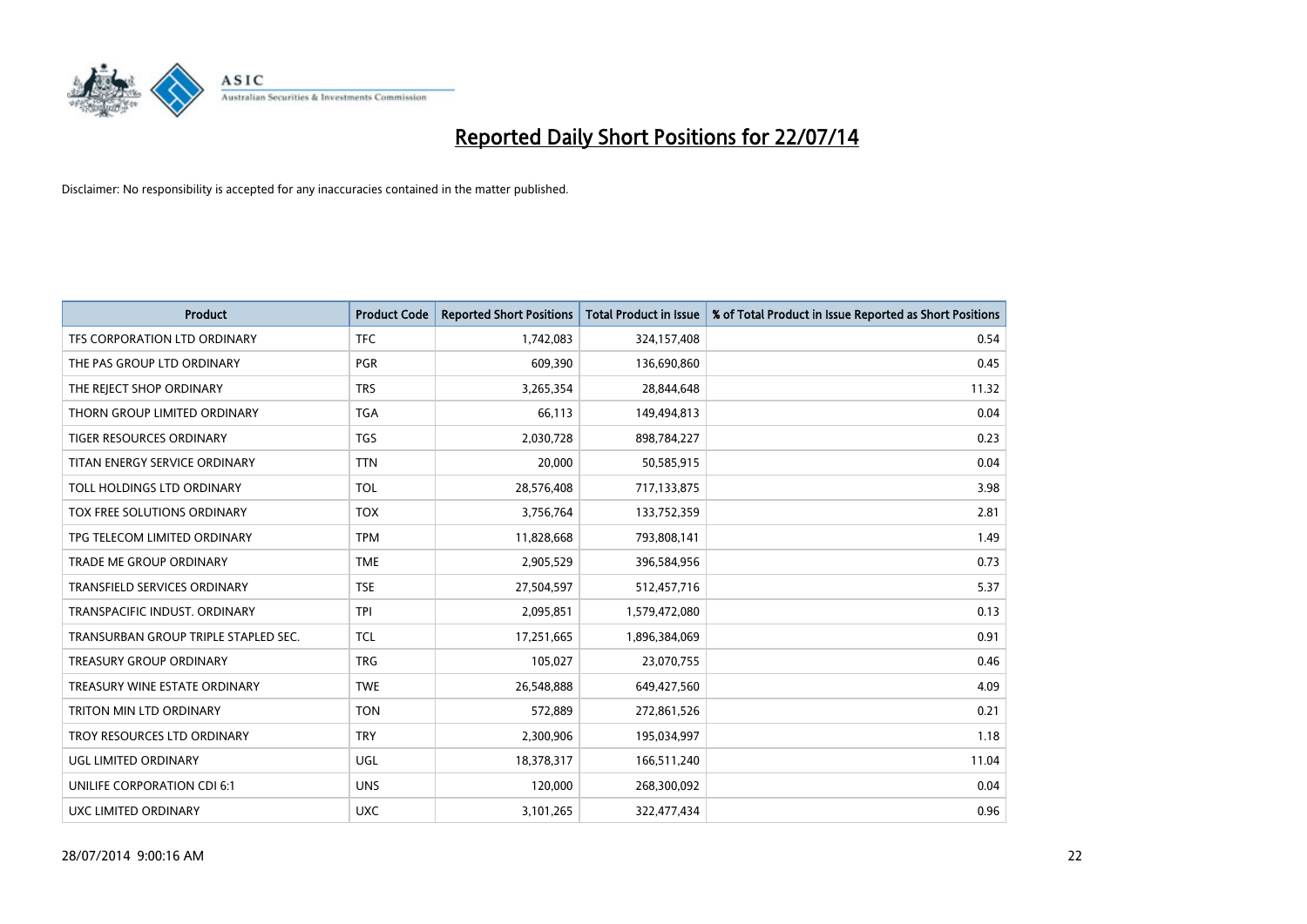

| <b>Product</b>                       | <b>Product Code</b> | <b>Reported Short Positions</b> | <b>Total Product in Issue</b> | % of Total Product in Issue Reported as Short Positions |
|--------------------------------------|---------------------|---------------------------------|-------------------------------|---------------------------------------------------------|
| <b>VEDA GROUP LTD ORDINARY</b>       | <b>VED</b>          | 16,429,539                      | 842,055,406                   | 1.95                                                    |
| VILLAGE ROADSHOW LTD ORDINARY        | <b>VRL</b>          | 1,233,257                       | 159,504,142                   | 0.77                                                    |
| <b>VIRGIN AUS HLDG LTD ORDINARY</b>  | <b>VAH</b>          | 65,750,770                      | 3,514,825,734                 | 1.87                                                    |
| VIRTUS HEALTH LTD ORDINARY           | <b>VRT</b>          | 4,498,997                       | 79,722,678                    | 5.64                                                    |
| <b>VOCATION LTD ORDINARY</b>         | <b>VET</b>          | 12,215,431                      | 202,899,894                   | 6.02                                                    |
| <b>VOCUS COMMS LTD ORDINARY</b>      | <b>VOC</b>          | 269,482                         | 92,937,334                    | 0.29                                                    |
| WARRNAMBOOL CHEESE ORDINARY          | <b>WCB</b>          | 5,038                           | 56,098,797                    | 0.01                                                    |
| WATPAC LIMITED ORDINARY              | <b>WTP</b>          | 2,615                           | 186,489,922                   | 0.00                                                    |
| WEBJET LIMITED ORDINARY              | <b>WEB</b>          | 1,252,440                       | 79,397,959                    | 1.58                                                    |
| WESFARMERS LIMITED ORDINARY          | <b>WES</b>          | 7,254,110                       | 1,143,274,951                 | 0.63                                                    |
| WESTERN AREAS LTD ORDINARY           | <b>WSA</b>          | 16,105,374                      | 232,310,014                   | 6.93                                                    |
| WESTERN DESERT RES. ORDINARY         | <b>WDR</b>          | 6,051,979                       | 620,049,919                   | 0.98                                                    |
| WESTERN DESERT RES. RIGHTS 31-MAR-14 | <b>WDRR</b>         | 17,835                          | 120,009,662                   | 0.01                                                    |
| <b>WESTFIELD CORP STAPLED</b>        | <b>WFD</b>          | 5,117,816                       | 2,078,089,686                 | 0.25                                                    |
| WESTFIELD GROUP ORD/UNIT STAPLED SEC | <b>WDC</b>          | 1,904,247                       | 2,078,089,686                 | 0.09                                                    |
| WESTFIELD RETAIL TST UNIT STAPLED    | <b>WRT</b>          | 74,483                          | 2,979,214,029                 | 0.00                                                    |
| WESTPAC BANKING CORP ORDINARY        | <b>WBC</b>          | 20,368,349                      | 3,109,048,309                 | 0.66                                                    |
| WHITEHAVEN COAL ORDINARY             | <b>WHC</b>          | 79,335,578                      | 1,025,760,027                 | 7.73                                                    |
| WOODSIDE PETROLEUM ORDINARY          | <b>WPL</b>          | 3,326,536                       | 823,910,657                   | 0.40                                                    |
| WOOLWORTHS LIMITED ORDINARY          | <b>WOW</b>          | 11,313,534                      | 1,259,826,019                 | 0.90                                                    |